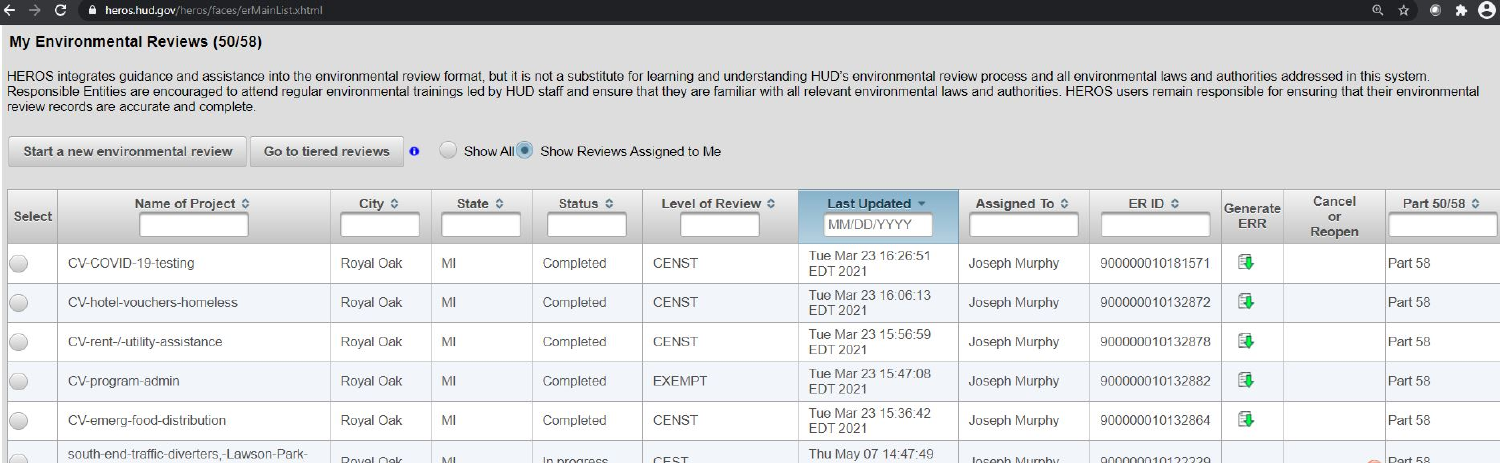**U.S. Department of Housing and Urban Development** 451 Seventh Street, SW Washington, DC 20410 [www.hud.gov](http://www.hud.gov/) [espanol.hud.gov](file:///C:/Documents%20and%20Settings/ABehl/Desktop/MicroStrategy/EMIS/Final%20EMIS/espanol.hud.gov)

# **Environmental Review for Activity/Project that is Exempt or Categorically Excluded Not Subject to Section 58.5 Pursuant to 24 CFR 58.34(a) and 58.35(b)**

## **Project Information**

**Project Name:** CV-emerg-food-distribution

**HEROS Number:** 900000010132864

**Responsible Entity (RE):** ROYAL OAK, DEPUTY DIRECTOR COMMUNITY DEVELOPMENT ROYAL OAK MI, 48068

## **State / Local Identifier:**

**RE Preparer:** Joseph M. Murphy

#### **Grant Recipient (if different than Responsible Entity):**

**Point of Contact:** 

**Consultant (if applicable):**

**Point of Contact:** 

**Project Location:** 203 S Troy St, Royal Oak, MI 48067

## **Additional Location Information:**

N/A

## **Description of the Proposed Project [24 CFR 50.12 & 58.32; 40 CFR 1508.25]:**

To purchase and distribute free food to low- to moderate-income residents that can no longer afford food due to financial circumstances created by COVID-19.

## **Level of Environmental Review Determination: Activity / Project is Categorically Excluded Not Subject to per 24 CFR 58.35(b):**

58.35(b)(2)

**Signature Page** [CV-emergency food.pdf](https://heros.hud.gov/heros/faces/downloadFile.xhtml?erUploadId=900000010927130)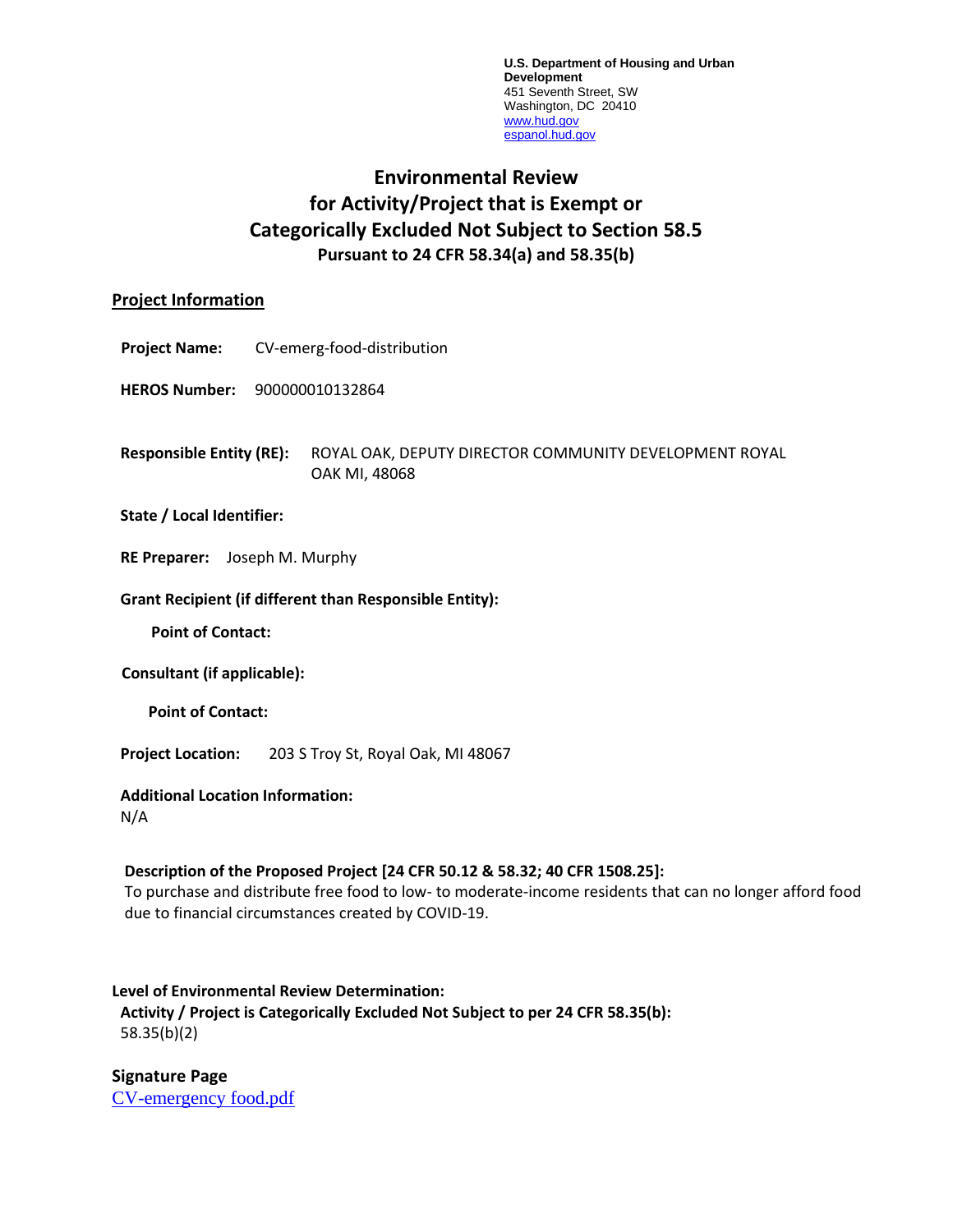## [CV-emerg food distrib.pdf](https://heros.hud.gov/heros/faces/downloadFile.xhtml?erUploadId=900000010658395)

## **Funding Information**

| Grant / Project<br>Identification<br><b>Number</b> | <b>HUD Program</b>     | <b>Program Name</b> |
|----------------------------------------------------|------------------------|---------------------|
|                                                    | Community Planning and |                     |
| B-20-MW-26-0011                                    | Development (CPD)      | Other CPD Program   |

**Estimated Total HUD Funded, Assisted**  \$200,000.00 **or Insured Amount:** 

**Estimated Total Project Cost [24 CFR 58.2 (a) (5)]:** \$200,000.00

## **Compliance with 24 CFR §50.4 & §58.6 Laws and Authorities**

| <b>Compliance Factors:</b><br>Statutes, Executive Orders, and<br>Regulations listed at 24 CFR §50.4 &<br>§58.6                                                | Are formal<br>compliance steps<br>or mitigation<br>required? | Compliance determination<br>(See Appendix A for source<br>determinations)                                                                                                                                                                                                                                                                                                  |
|---------------------------------------------------------------------------------------------------------------------------------------------------------------|--------------------------------------------------------------|----------------------------------------------------------------------------------------------------------------------------------------------------------------------------------------------------------------------------------------------------------------------------------------------------------------------------------------------------------------------------|
|                                                                                                                                                               |                                                              | STATUTES, EXECUTIVE ORDERS, AND REGULATIONS LISTED AT 24 CFR §50.4 & § 58.6                                                                                                                                                                                                                                                                                                |
| <b>Airport Runway Clear Zones and</b><br><b>Clear Zones</b><br>24 CFR part 51                                                                                 | □ Yes ☑ No                                                   | Based on the project description the<br>project includes no activities that would<br>require further evaluation under this<br>section. The project is in compliance<br>with Airport Runway Clear Zone<br>requirements.                                                                                                                                                     |
| <b>Coastal Barrier Resources Act</b><br>Coastal Barrier Resources Act, as<br>amended by the Coastal Barrier<br>Improvement Act of 1990 [16 USC<br>3501]       | □ Yes ☑ No                                                   | This project is not located in a CBRS<br>Unit. Therefore, this project has no<br>potential to impact a CBRS Unit and is in<br>compliance with the Coastal Barrier<br>Resources Act.                                                                                                                                                                                        |
| <b>Flood Insurance</b><br>Flood Disaster Protection Act of<br>1973 and National Flood Insurance<br>Reform Act of 1994 [42 USC 4001-<br>4128 and 42 USC 5154a] | ⊠ No<br><b>Yes</b>                                           | Based on the project description the<br>project includes no activities that would<br>require further evaluation under this<br>section. The project does not require<br>flood insurance or is excepted from<br>flood insurance. While flood insurance<br>may not be mandatory in this instance,<br>HUD recommends that all insurable<br>structures maintain flood insurance |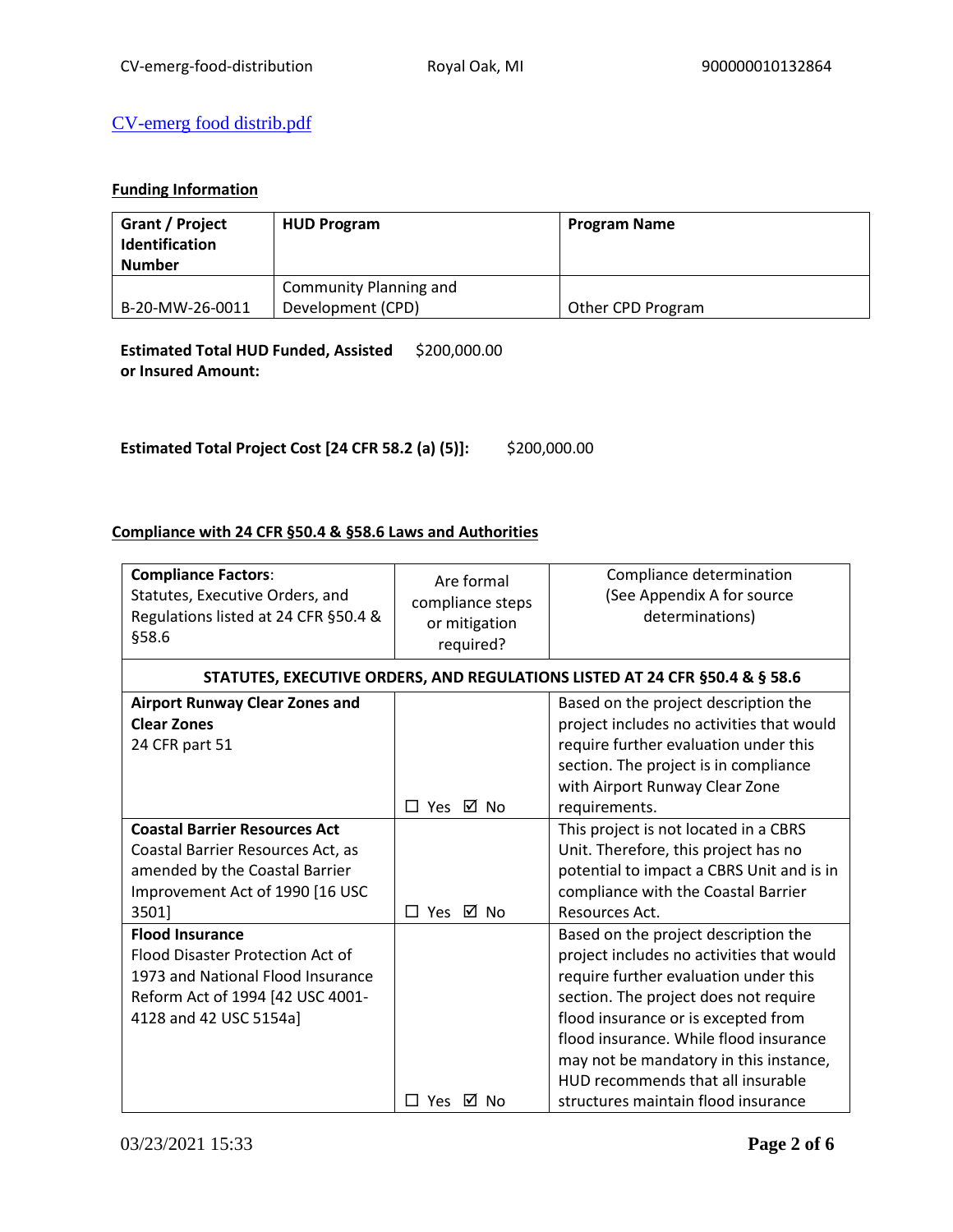| <b>Compliance Factors:</b><br>Statutes, Executive Orders, and<br>Regulations listed at 24 CFR §50.4 &<br>§58.6 | Are formal<br>compliance steps<br>or mitigation<br>required?                | Compliance determination<br>(See Appendix A for source<br>determinations)                                  |  |  |
|----------------------------------------------------------------------------------------------------------------|-----------------------------------------------------------------------------|------------------------------------------------------------------------------------------------------------|--|--|
|                                                                                                                | STATUTES, EXECUTIVE ORDERS, AND REGULATIONS LISTED AT 24 CFR §50.4 & § 58.6 |                                                                                                            |  |  |
| requirements.                                                                                                  |                                                                             | under the National Flood Insurance<br>Program (NFIP). The project is in<br>compliance with Flood Insurance |  |  |

**Mitigation Measures and Conditions** [CFR 40 1505.2(c)]**:** Summarized below are all mitigation measures adopted by the Responsible Entity to reduce, avoid or eliminate adverse environmental impacts and to avoid non-compliance or non-conformance with the above-listed authorities and factors. These measures/conditions must be incorporated into project contracts, development agreements and other relevant documents. The staff responsible for implementing and monitoring mitigation measures should be clearly identified in the mitigation plan.

| Law.<br>Authority, or | <b>Mitigation Measure or Condition</b> | <b>Comments on</b><br><b>Completed Measures</b> | Complete |
|-----------------------|----------------------------------------|-------------------------------------------------|----------|
| <b>Factor</b>         |                                        |                                                 |          |

**Mitigation Plan**

## **Supporting documentation on completed measures**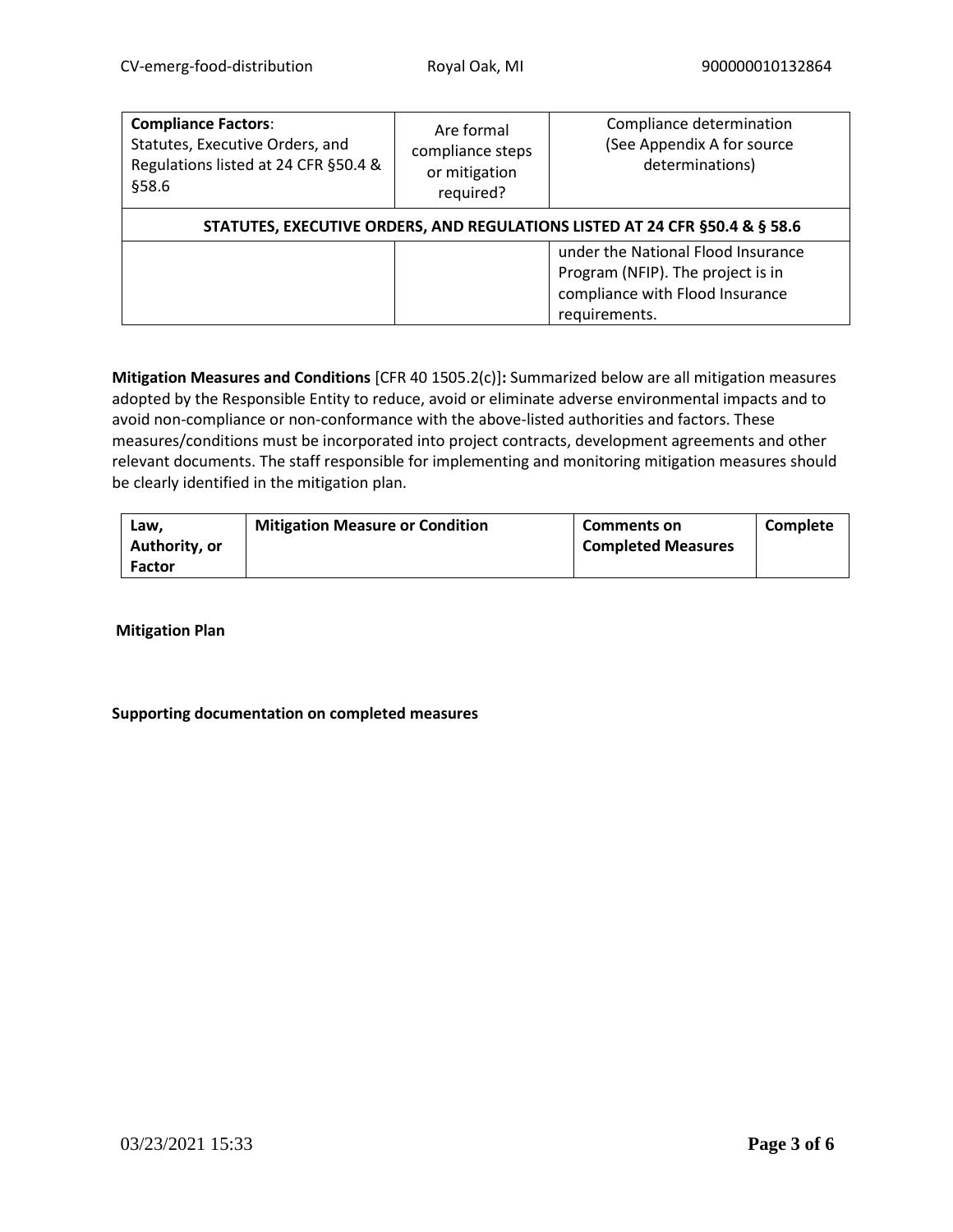# **APPENDIX A: Related Federal Laws and Authorities**

## **Airport Runway Clear Zones**

| <b>General policy</b>                         | Legislation | <b>Regulation</b>        |
|-----------------------------------------------|-------------|--------------------------|
| It is HUD's policy to apply standards to      |             | 24 CFR Part 51 Subpart D |
| prevent incompatible development              |             |                          |
| around civil airports and military airfields. |             |                          |

## 1. **Does the project involve the sale or acquisition of developed property?**

 $\sqrt{N}$ 

Based on the response, the review is in compliance with this section.

Yes

## **Compliance Determination**

Based on the project description the project includes no activities that would require further evaluation under this section. The project is in compliance with Airport Runway Clear Zone requirements.

## **Supporting documentation**

## [Airport Clear Zone documentation.pdf](https://heros.hud.gov/heros/faces/downloadFile.xhtml?erUploadId=900000010657445)

- Yes
- ✓ No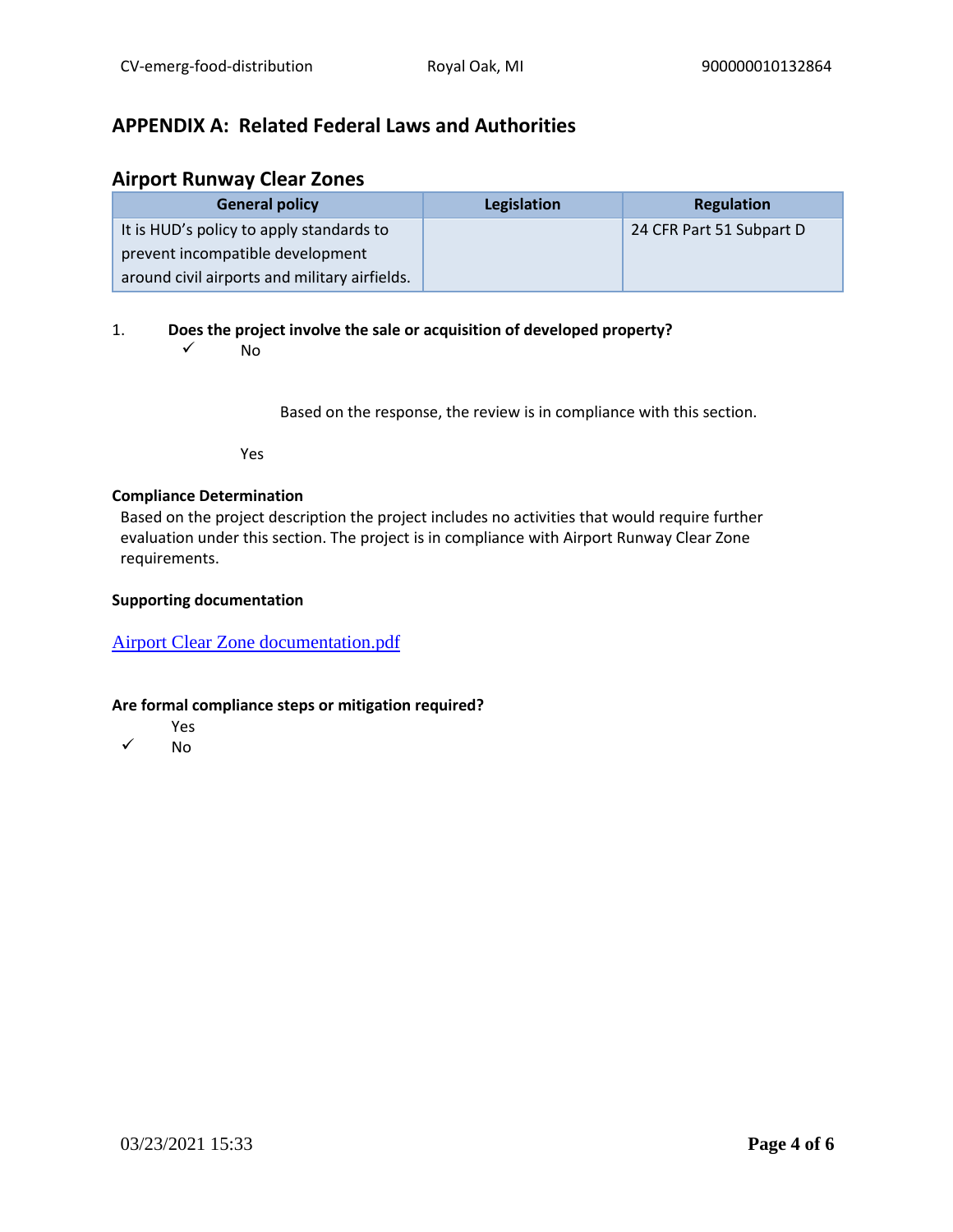## **Coastal Barrier Resources**

| <b>General requirements</b>              | Legislation                          | <b>Regulation</b> |
|------------------------------------------|--------------------------------------|-------------------|
| HUD financial assistance may not be      | <b>Coastal Barrier Resources Act</b> |                   |
| used for most activities in units of the | (CBRA) of 1982, as amended by        |                   |
| <b>Coastal Barrier Resources System</b>  | the Coastal Barrier Improvement      |                   |
| (CBRS). See 16 USC 3504 for limitations  | Act of 1990 (16 USC 3501)            |                   |
| on federal expenditures affecting the    |                                      |                   |
| CBRS.                                    |                                      |                   |

## **1. Is the project located in a CBRS Unit?**

✓ No

Document and upload map and documentation below. Yes

## **Screen Summary**

## **Compliance Determination**

This project is not located in a CBRS Unit. Therefore, this project has no potential to impact a CBRS Unit and is in compliance with the Coastal Barrier Resources Act.

## **Supporting documentation**

[Coastal Barrier Resource System documentation.pdf](https://heros.hud.gov/heros/faces/downloadFile.xhtml?erUploadId=900000010657448)

- Yes
- ✓ No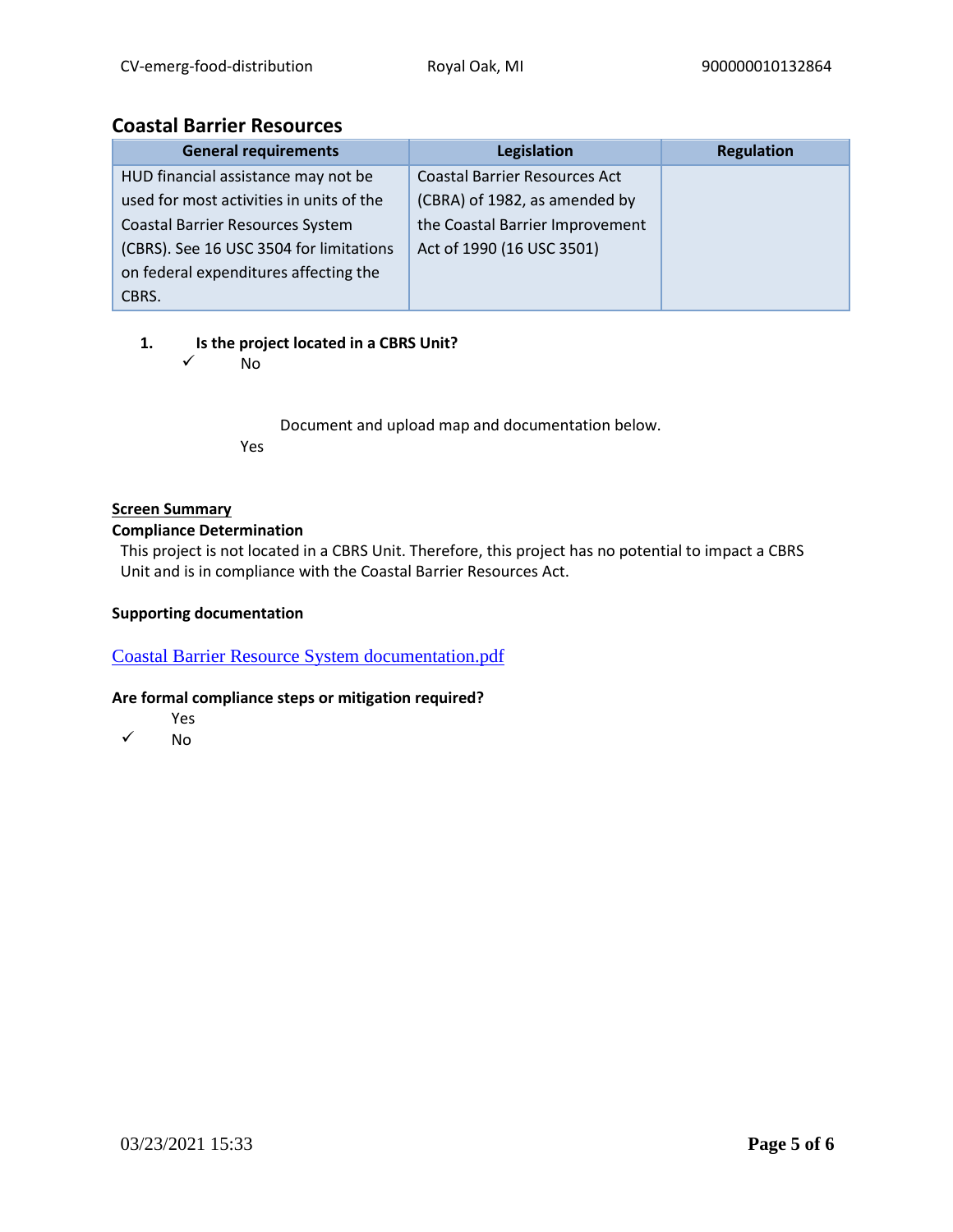## **Flood Insurance**

| <b>General requirements</b>                              | Legislation            | Regulation         |
|----------------------------------------------------------|------------------------|--------------------|
| Certain types of federal financial assistance may not be | <b>Flood Disaster</b>  | 24 CFR 50.4(b)(1)  |
| used in floodplains unless the community participates    | Protection Act of 1973 | and 24 CFR 58.6(a) |
| in National Flood Insurance Program and flood            | as amended (42 USC     | and (b); 24 CFR    |
| insurance is both obtained and maintained.               | 4001-4128)             | $55.1(b)$ .        |

## **1. Does this project involve financial assistance for construction, rehabilitation, or acquisition of a mobile home, building, or insurable personal property?**

✓ No. This project does not require flood insurance or is excepted from flood insurance.

Based on the response, the review is in compliance with this section.

Yes

## **Screen Summary**

#### **Compliance Determination**

Based on the project description the project includes no activities that would require further evaluation under this section. The project does not require flood insurance or is excepted from flood insurance. While flood insurance may not be mandatory in this instance, HUD recommends that all insurable structures maintain flood insurance under the National Flood Insurance Program (NFIP). The project is in compliance with Flood Insurance requirements.

## **Supporting documentation**

[Flood Insurance Floodplain documentation.pdf](https://heros.hud.gov/heros/faces/downloadFile.xhtml?erUploadId=900000010657449)

- Yes
- ✓ No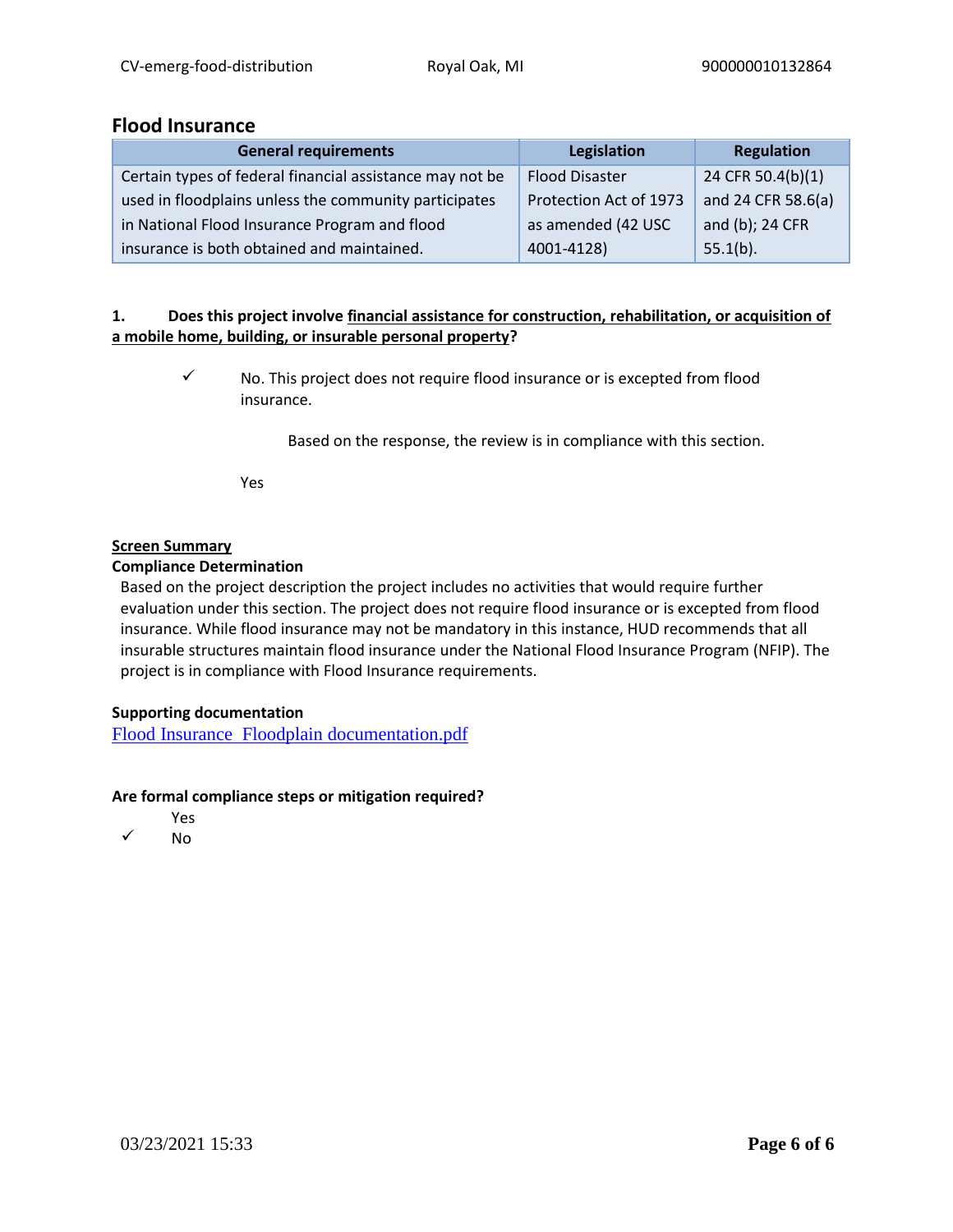**U.S. Department of Housing and Urban Development** 451 Seventh Street, SW Washington, DC 20410 [www.hud.gov](http://www.hud.gov/) [espanol.hud.gov](file:///C:/Documents%20and%20Settings/ABehl/Desktop/MicroStrategy/EMIS/Final%20EMIS/espanol.hud.gov)

# **Environmental Review for Activity/Project that is Exempt or Categorically Excluded Not Subject to Section 58.5 Pursuant to 24 CFR 58.34(a) and 58.35(b)**

## **Project Information**

**Project Name:** CV-hotel-vouchers-homeless

**HEROS Number:** 900000010132872

**Responsible Entity (RE):** ROYAL OAK, DEPUTY DIRECTOR COMMUNITY DEVELOPMENT ROYAL OAK MI, 48068

#### **State / Local Identifier:**

**RE Preparer:** Joseph M. Murphy

#### **Grant Recipient (if different than Responsible Entity):**

**Point of Contact:** 

**Consultant (if applicable):**

**Point of Contact:** 

**Project Location:** 203 S Troy St, Royal Oak, MI 48067

#### **Additional Location Information:**

N/A

## **Description of the Proposed Project [24 CFR 50.12 & 58.32; 40 CFR 1508.25]:**

To provide no more than six (6) months of hotel, food, and case management allowances, per HUD regulations, to recently displaced Royal Oak residents who are unable to utilize a central shelter facility due to social distancing measures created by COVID-19.

#### **Level of Environmental Review Determination:**

**Activity / Project is Categorically Excluded Not Subject to per 24 CFR 58.35(b):**  58.35(b)(2)

**Signature Page**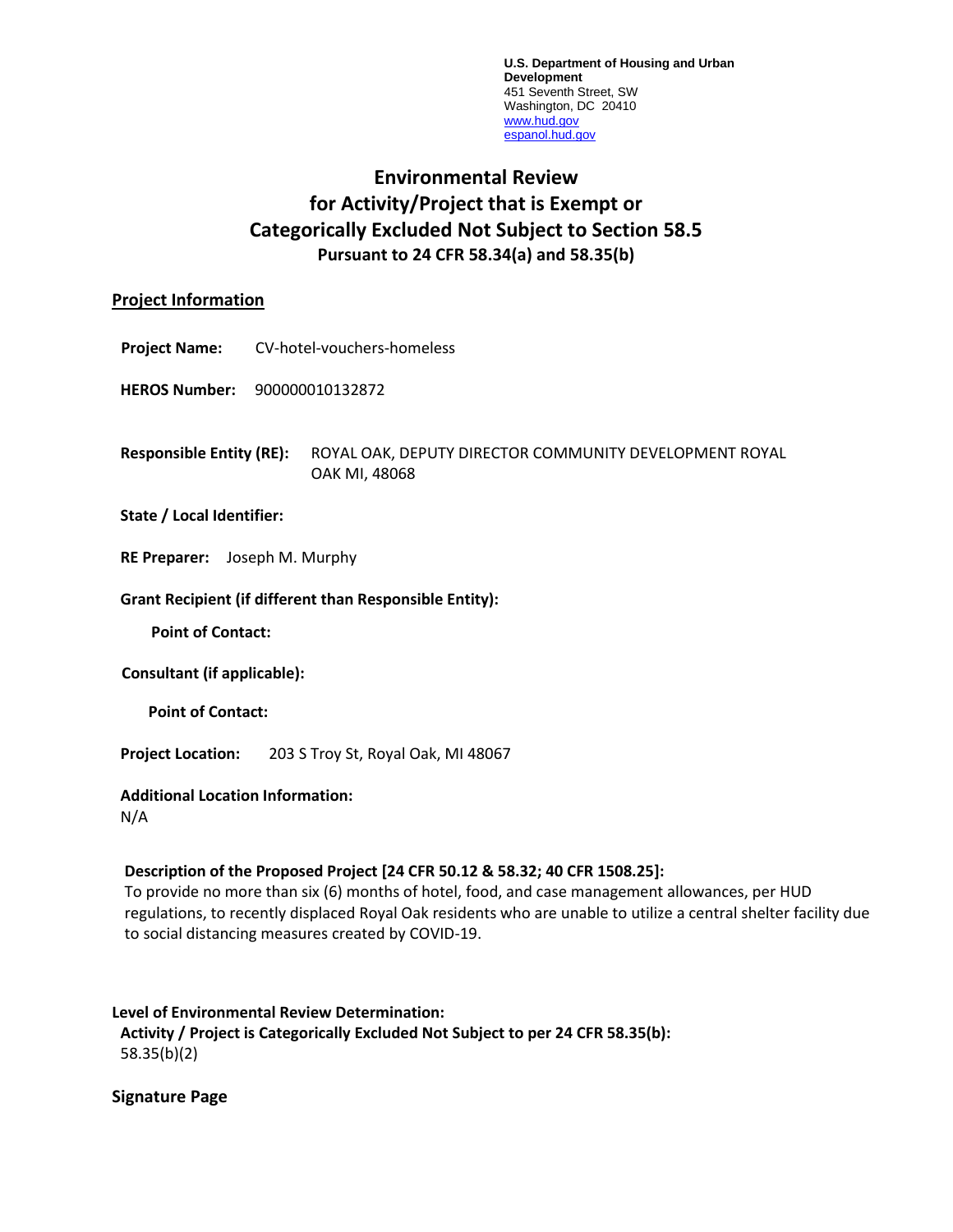## [CV-hotel vouchers\(1\).pdf](https://heros.hud.gov/heros/faces/downloadFile.xhtml?erUploadId=900000010927214) [CV-hotel vouchers.pdf](https://heros.hud.gov/heros/faces/downloadFile.xhtml?erUploadId=900000010658398)

## **Funding Information**

| Grant / Project<br><b>Identification</b><br><b>Number</b> | <b>HUD Program</b>     | <b>Program Name</b> |
|-----------------------------------------------------------|------------------------|---------------------|
|                                                           | Community Planning and |                     |
| B-20-MW-26-0011                                           | Development (CPD)      | Other CPD Program   |

**Estimated Total HUD Funded, Assisted**  \$60,000.00 **or Insured Amount:** 

**Estimated Total Project Cost [24 CFR 58.2 (a) (5)]:** \$60,000.00

## **Compliance with 24 CFR §50.4 & §58.6 Laws and Authorities**

| <b>Compliance Factors:</b><br>Statutes, Executive Orders, and<br>Regulations listed at 24 CFR §50.4 &<br>§58.6                                                | Are formal<br>compliance steps<br>or mitigation<br>required? | Compliance determination<br>(See Appendix A for source<br>determinations)                                                                                                                                                                                                                                                                                                                                                                             |
|---------------------------------------------------------------------------------------------------------------------------------------------------------------|--------------------------------------------------------------|-------------------------------------------------------------------------------------------------------------------------------------------------------------------------------------------------------------------------------------------------------------------------------------------------------------------------------------------------------------------------------------------------------------------------------------------------------|
|                                                                                                                                                               |                                                              | STATUTES, EXECUTIVE ORDERS, AND REGULATIONS LISTED AT 24 CFR §50.4 & § 58.6                                                                                                                                                                                                                                                                                                                                                                           |
| <b>Airport Runway Clear Zones and</b><br><b>Clear Zones</b><br>24 CFR part 51                                                                                 | □ Yes ☑ No                                                   |                                                                                                                                                                                                                                                                                                                                                                                                                                                       |
| <b>Coastal Barrier Resources Act</b><br>Coastal Barrier Resources Act, as<br>amended by the Coastal Barrier<br>Improvement Act of 1990 [16 USC<br>3501]       | ⊠ No<br>Yes<br>П                                             | This project is not located in a CBRS<br>Unit. Therefore, this project has no<br>potential to impact a CBRS Unit and is in<br>compliance with the Coastal Barrier<br>Resources Act.                                                                                                                                                                                                                                                                   |
| <b>Flood Insurance</b><br>Flood Disaster Protection Act of<br>1973 and National Flood Insurance<br>Reform Act of 1994 [42 USC 4001-<br>4128 and 42 USC 5154a] | Yes ⊠ No<br>П                                                | Based on the project description the<br>project includes no activities that would<br>require further evaluation under this<br>section. The project does not require<br>flood insurance or is excepted from<br>flood insurance. While flood insurance<br>may not be mandatory in this instance,<br>HUD recommends that all insurable<br>structures maintain flood insurance<br>under the National Flood Insurance<br>Program (NFIP). The project is in |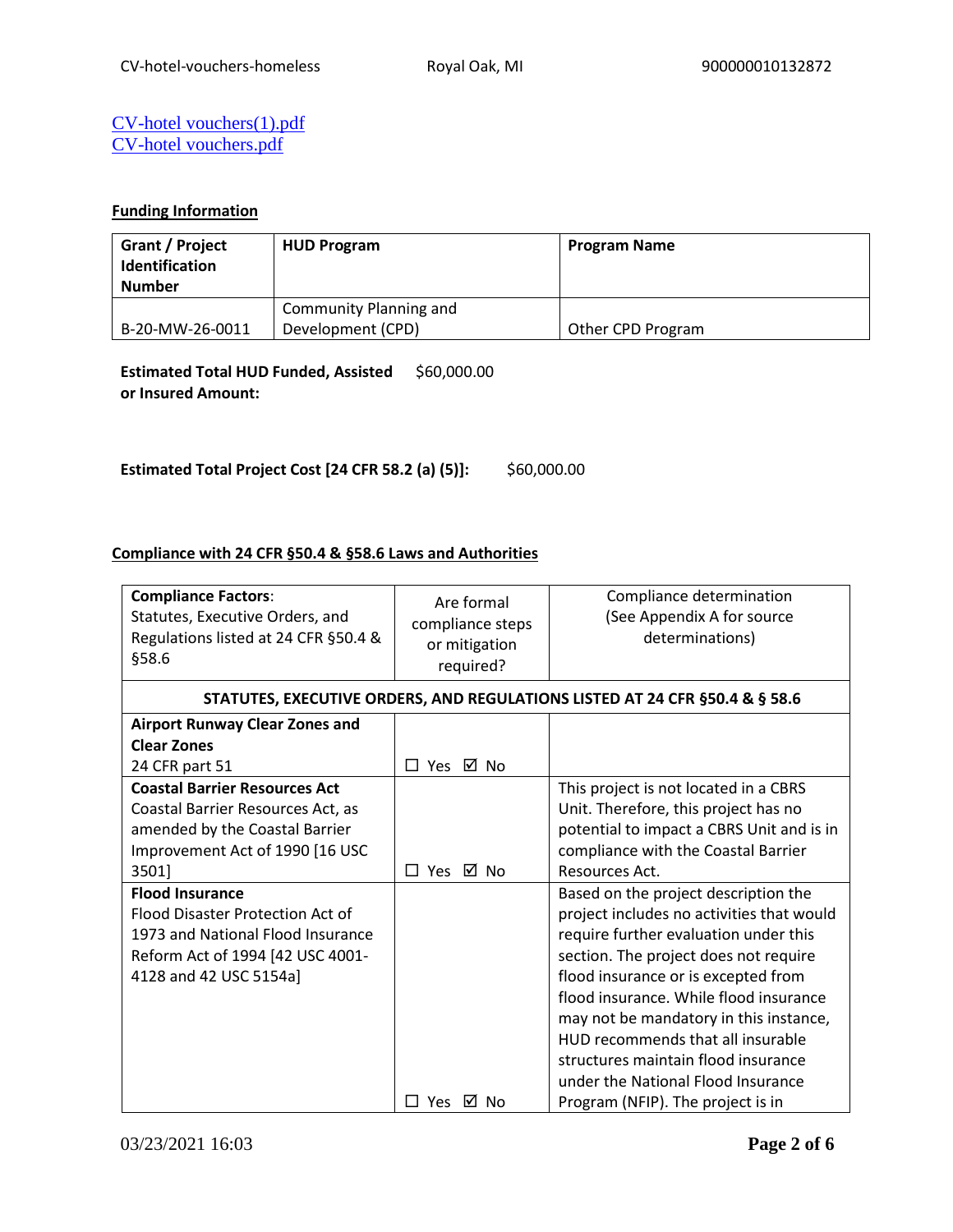| <b>Compliance Factors:</b><br>Statutes, Executive Orders, and<br>Regulations listed at 24 CFR §50.4 &<br>§58.6 | Are formal<br>compliance steps<br>or mitigation<br>required? | Compliance determination<br>(See Appendix A for source<br>determinations) |  |  |
|----------------------------------------------------------------------------------------------------------------|--------------------------------------------------------------|---------------------------------------------------------------------------|--|--|
| STATUTES, EXECUTIVE ORDERS, AND REGULATIONS LISTED AT 24 CFR §50.4 & § 58.6                                    |                                                              |                                                                           |  |  |
|                                                                                                                |                                                              | compliance with Flood Insurance<br>requirements.                          |  |  |

**Mitigation Measures and Conditions** [CFR 40 1505.2(c)]**:** Summarized below are all mitigation measures adopted by the Responsible Entity to reduce, avoid or eliminate adverse environmental impacts and to avoid non-compliance or non-conformance with the above-listed authorities and factors. These measures/conditions must be incorporated into project contracts, development agreements and other relevant documents. The staff responsible for implementing and monitoring mitigation measures should be clearly identified in the mitigation plan.

| Law.          | <b>Mitigation Measure or Condition</b> | <b>Comments on</b>        | Complete |
|---------------|----------------------------------------|---------------------------|----------|
| Authority, or |                                        | <b>Completed Measures</b> |          |
| <b>Factor</b> |                                        |                           |          |

**Mitigation Plan**

## **Supporting documentation on completed measures**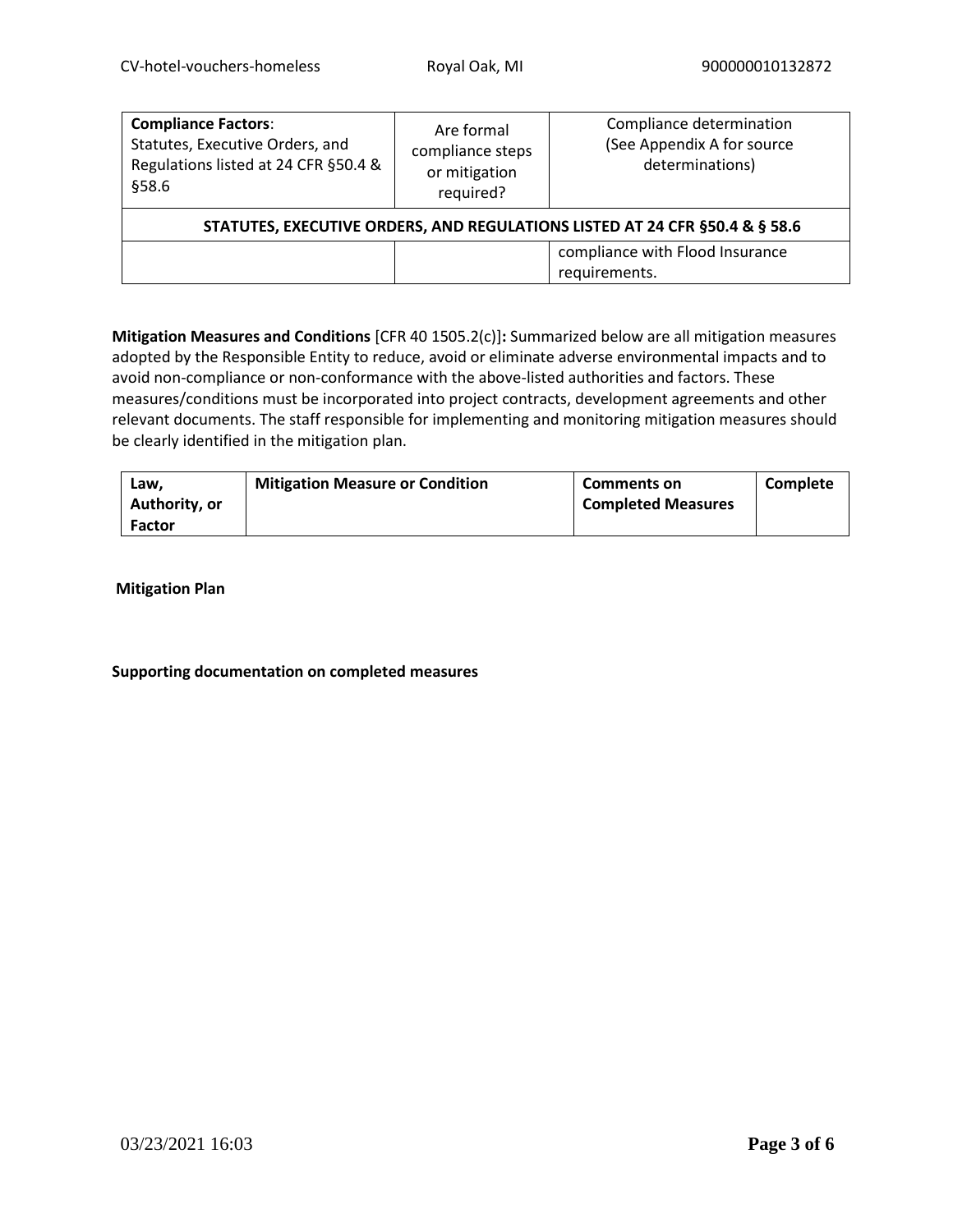# **APPENDIX A: Related Federal Laws and Authorities**

## **Airport Runway Clear Zones**

| <b>General policy</b>                         | Legislation | <b>Regulation</b>        |
|-----------------------------------------------|-------------|--------------------------|
| It is HUD's policy to apply standards to      |             | 24 CFR Part 51 Subpart D |
| prevent incompatible development              |             |                          |
| around civil airports and military airfields. |             |                          |

1. **Does the project involve the sale or acquisition of developed property?** 

 $\sqrt{N}$ 

Based on the response, the review is in compliance with this section.

Yes

## **Compliance Determination**

### **Supporting documentation**

[Airport Clear Zone documentation.pdf](https://heros.hud.gov/heros/faces/downloadFile.xhtml?erUploadId=900000010657463)

- Yes
- ✓ No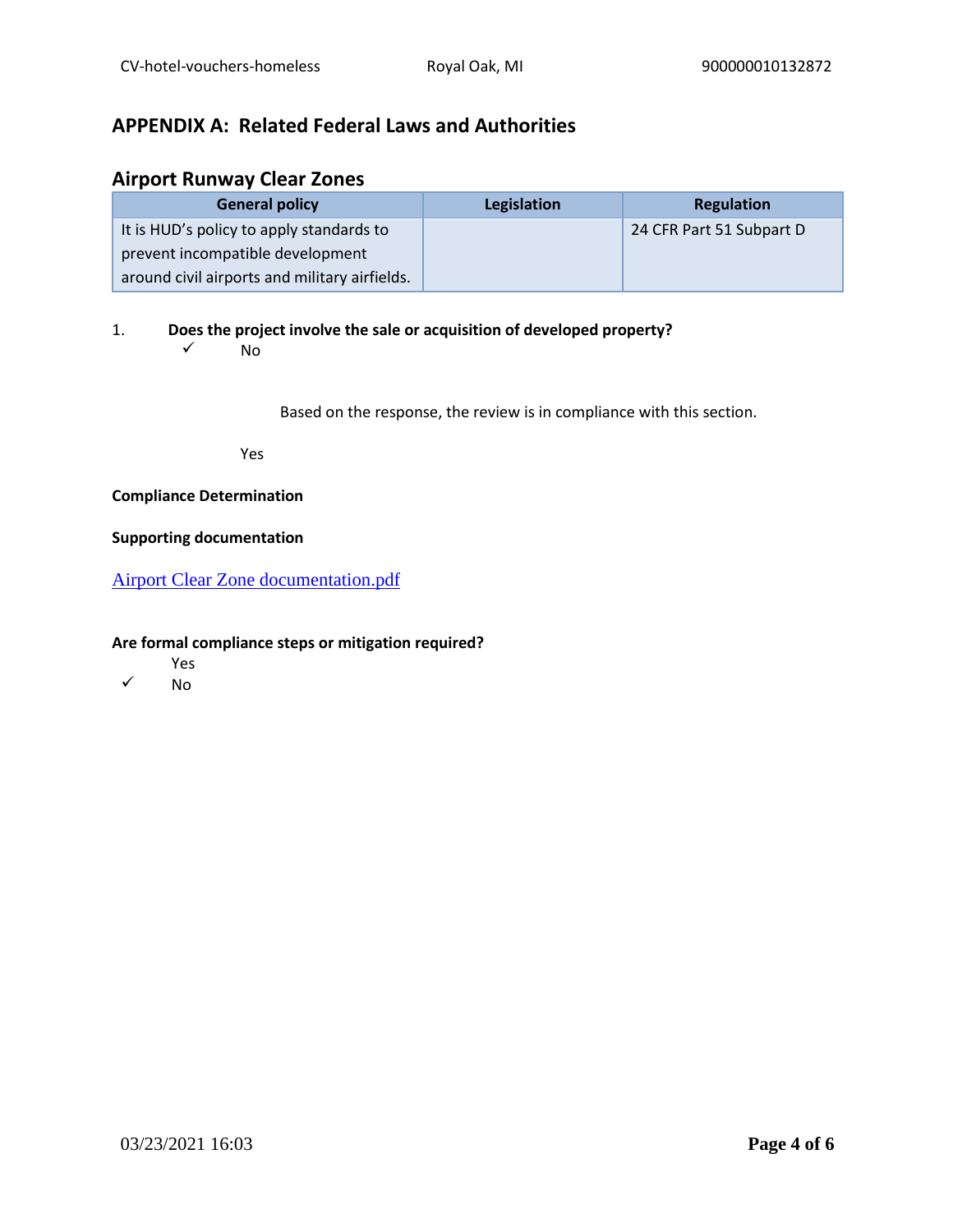## **Coastal Barrier Resources**

| <b>General requirements</b>              | Legislation                          | <b>Regulation</b> |
|------------------------------------------|--------------------------------------|-------------------|
| HUD financial assistance may not be      | <b>Coastal Barrier Resources Act</b> |                   |
| used for most activities in units of the | (CBRA) of 1982, as amended by        |                   |
| <b>Coastal Barrier Resources System</b>  | the Coastal Barrier Improvement      |                   |
| (CBRS). See 16 USC 3504 for limitations  | Act of 1990 (16 USC 3501)            |                   |
| on federal expenditures affecting the    |                                      |                   |
| CBRS.                                    |                                      |                   |

## **1. Is the project located in a CBRS Unit?**

✓ No

Document and upload map and documentation below. Yes

## **Screen Summary**

## **Compliance Determination**

This project is not located in a CBRS Unit. Therefore, this project has no potential to impact a CBRS Unit and is in compliance with the Coastal Barrier Resources Act.

## **Supporting documentation**

[Coastal Barrier Resource System documentation.pdf](https://heros.hud.gov/heros/faces/downloadFile.xhtml?erUploadId=900000010657466)

- Yes
- ✓ No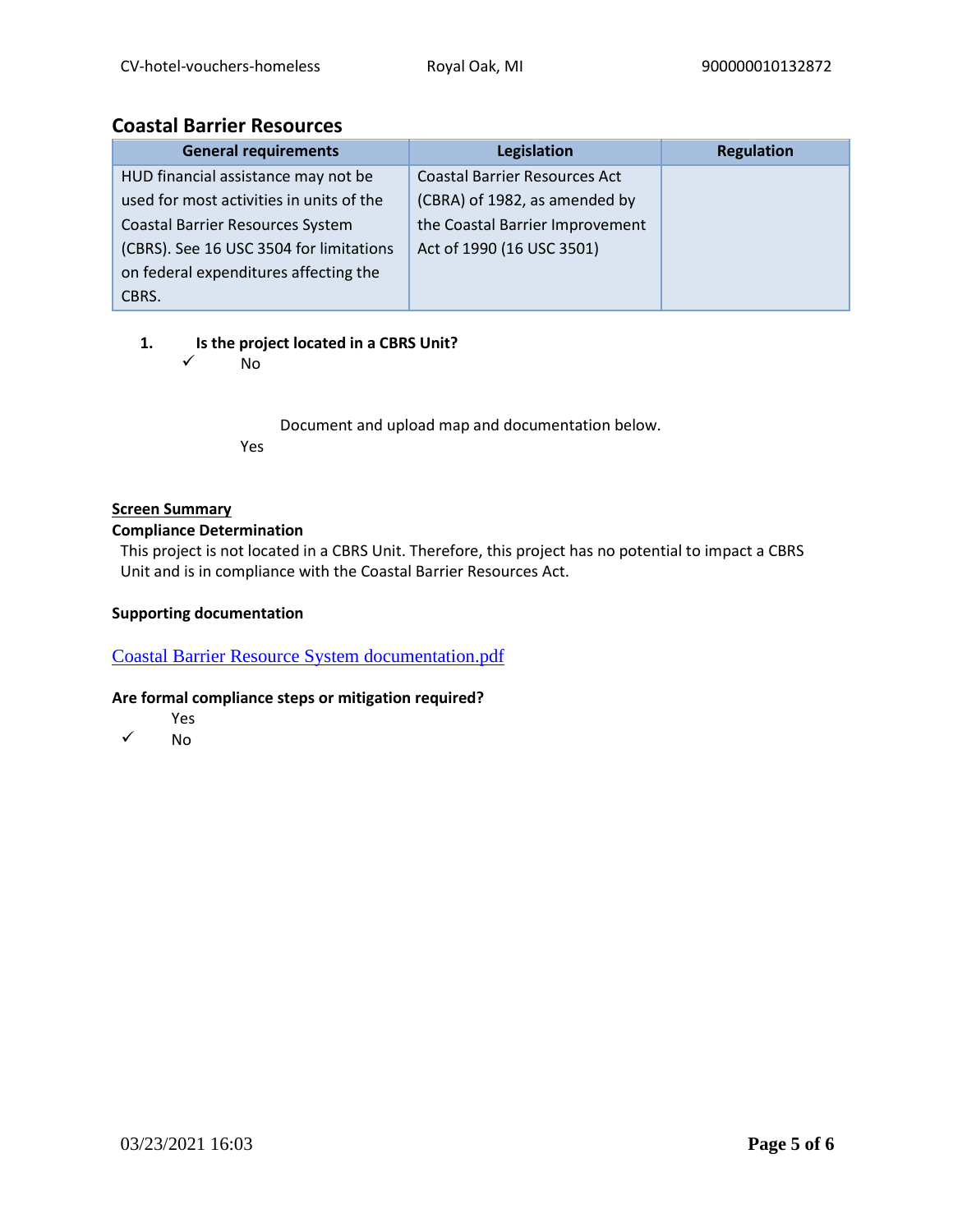## **Flood Insurance**

| <b>General requirements</b>                              | Legislation            | Regulation         |
|----------------------------------------------------------|------------------------|--------------------|
| Certain types of federal financial assistance may not be | <b>Flood Disaster</b>  | 24 CFR 50.4(b)(1)  |
| used in floodplains unless the community participates    | Protection Act of 1973 | and 24 CFR 58.6(a) |
| in National Flood Insurance Program and flood            | as amended (42 USC     | and (b); 24 CFR    |
| insurance is both obtained and maintained.               | 4001-4128)             | $55.1(b)$ .        |

## **1. Does this project involve financial assistance for construction, rehabilitation, or acquisition of a mobile home, building, or insurable personal property?**

✓ No. This project does not require flood insurance or is excepted from flood insurance.

Based on the response, the review is in compliance with this section.

Yes

## **Screen Summary**

## **Compliance Determination**

Based on the project description the project includes no activities that would require further evaluation under this section. The project does not require flood insurance or is excepted from flood insurance. While flood insurance may not be mandatory in this instance, HUD recommends that all insurable structures maintain flood insurance under the National Flood Insurance Program (NFIP). The project is in compliance with Flood Insurance requirements.

## **Supporting documentation**

[Flood Insurance Floodplain documentation.pdf](https://heros.hud.gov/heros/faces/downloadFile.xhtml?erUploadId=900000010657470)

- Yes
- ✓ No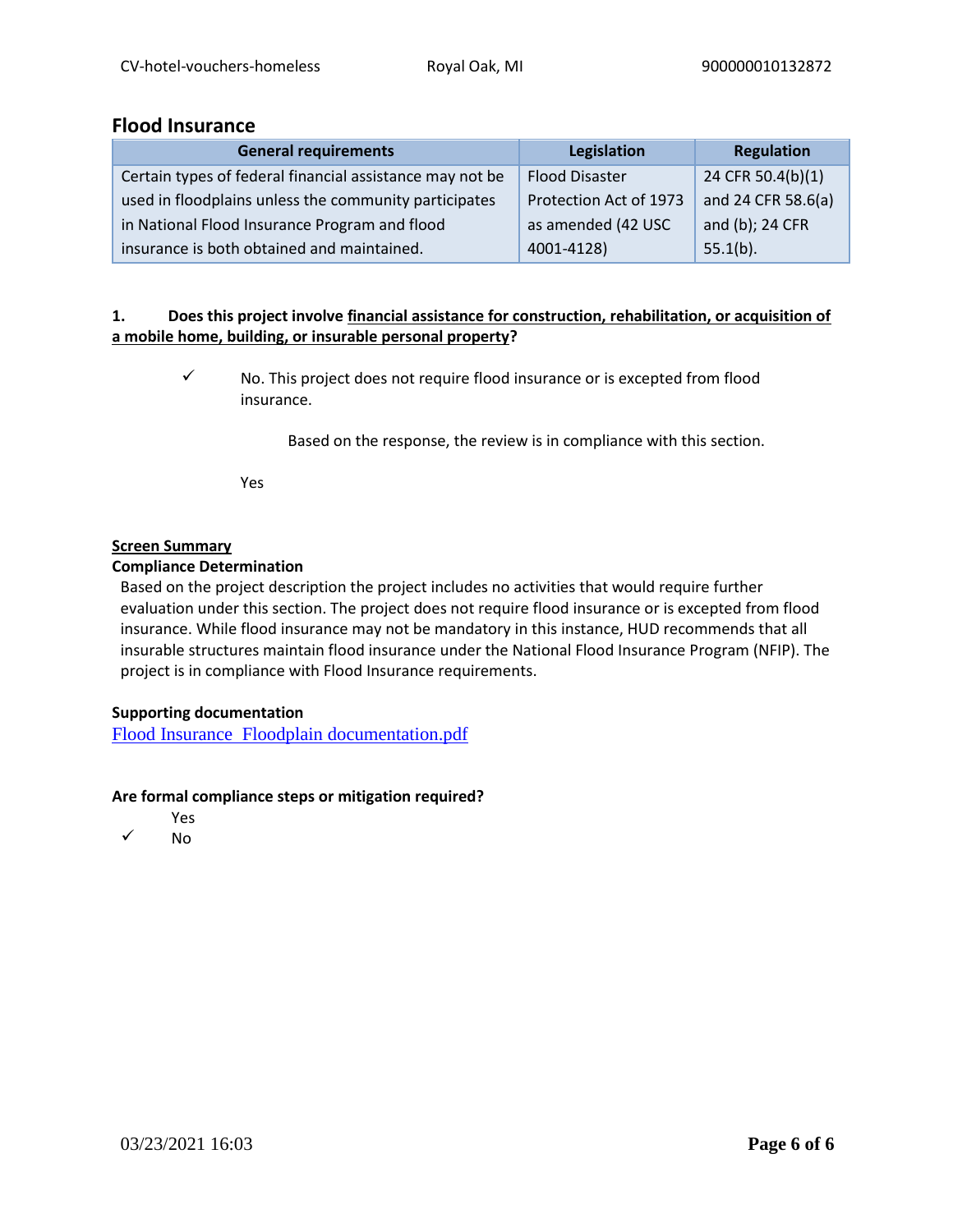**U.S. Department of Housing and Urban Development** 451 Seventh Street, SW Washington, DC 20410 [www.hud.gov](http://www.hud.gov/) [espanol.hud.gov](file:///C:/Documents%20and%20Settings/ABehl/Desktop/MicroStrategy/EMIS/Final%20EMIS/espanol.hud.gov)

# **Environmental Review for Activity/Project that is Exempt or Categorically Excluded Not Subject to Section 58.5 Pursuant to 24 CFR 58.34(a) and 58.35(b)**

## **Project Information**

**Project Name:** CV-rent-/-utility-assistance

**HEROS Number:** 900000010132878

**Responsible Entity (RE):** ROYAL OAK, DEPUTY DIRECTOR COMMUNITY DEVELOPMENT ROYAL OAK MI, 48068

## **State / Local Identifier:**

**RE Preparer:** Joseph M. Murphy

#### **Grant Recipient (if different than Responsible Entity):**

**Point of Contact:** 

**Consultant (if applicable):**

**Point of Contact:** 

**Project Location:** 203 S Troy St, Royal Oak, MI 48067

## **Additional Location Information:**

N/A

## **Description of the Proposed Project [24 CFR 50.12 & 58.32; 40 CFR 1508.25]:**

To provide no more than six (6) months of financial assistance, per HUD regulations, to low- and moderateincome renter-occupied households who are at-risk of eviction due to financial circumstances created by COVID-19. Additionally, to financially assist renter and owner-occupied households facing disconnection of electrical and natural gas services due to financial circumstances created by COVID-19.

## **Level of Environmental Review Determination: Activity / Project is Categorically Excluded Not Subject to per 24 CFR 58.35(b):**  58.35(b)(2)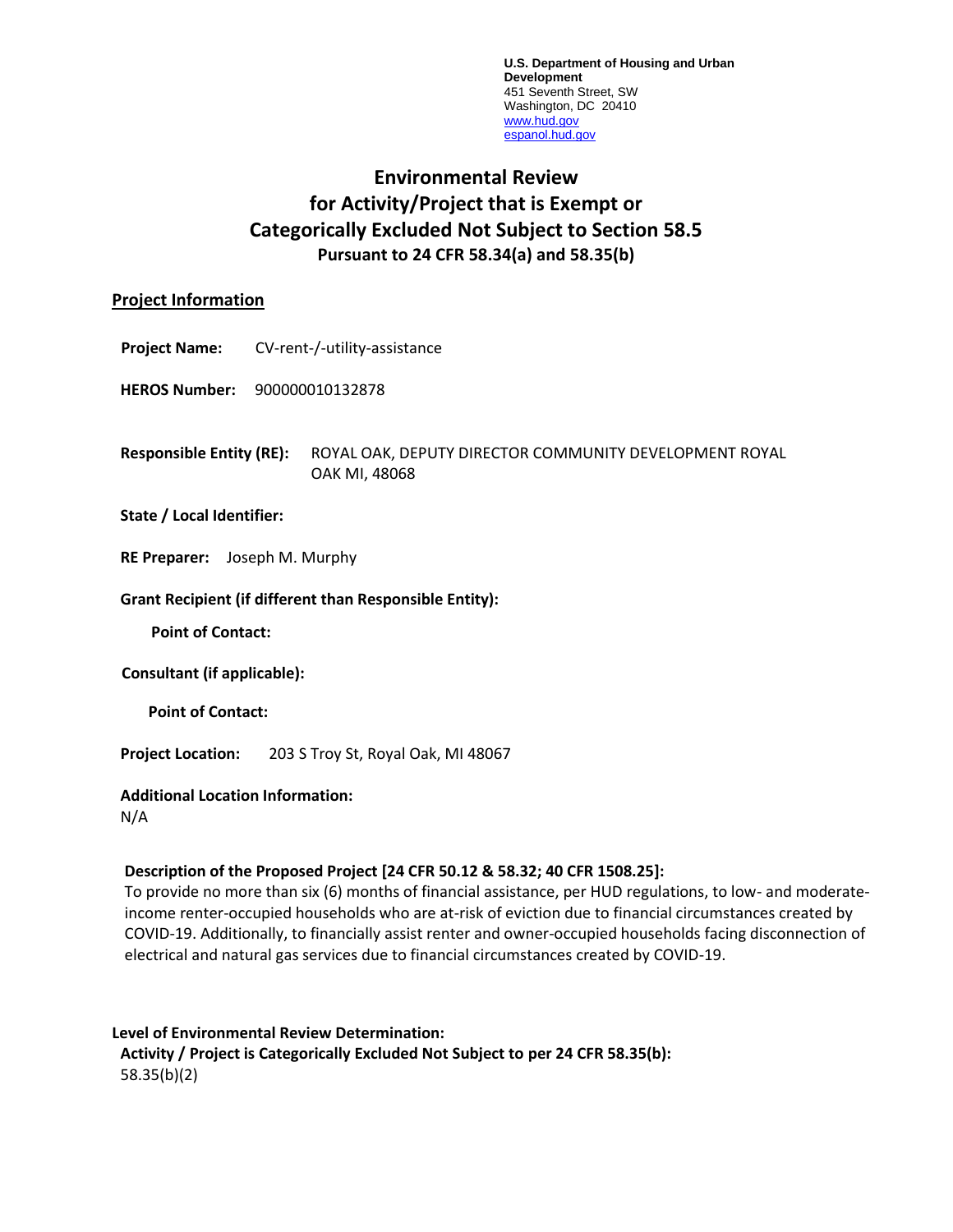## **Signature Page**

[CV-rent assistance.pdf](https://heros.hud.gov/heros/faces/downloadFile.xhtml?erUploadId=900000010927201) [CV-rent utility assistance.docx](https://heros.hud.gov/heros/faces/downloadFile.xhtml?erUploadId=900000010658400)

## **Funding Information**

| Grant / Project<br>Identification<br>Number | <b>HUD Program</b>     | <b>Program Name</b> |
|---------------------------------------------|------------------------|---------------------|
|                                             | Community Planning and |                     |
| B-20-MW-26-0011                             | Development (CPD)      | Other CPD Program   |

**Estimated Total HUD Funded, Assisted**  \$340,000.00 **or Insured Amount:** 

**Estimated Total Project Cost [24 CFR 58.2 (a) (5)]:** \$340,000.00

## **Compliance with 24 CFR §50.4 & §58.6 Laws and Authorities**

| <b>Compliance Factors:</b><br>Statutes, Executive Orders, and<br>Regulations listed at 24 CFR §50.4 &<br>§58.6                                                | Are formal<br>compliance steps<br>or mitigation<br>required? | Compliance determination<br>(See Appendix A for source<br>determinations)                                                                                                                                                                                                                                                                                                  |
|---------------------------------------------------------------------------------------------------------------------------------------------------------------|--------------------------------------------------------------|----------------------------------------------------------------------------------------------------------------------------------------------------------------------------------------------------------------------------------------------------------------------------------------------------------------------------------------------------------------------------|
|                                                                                                                                                               |                                                              | STATUTES, EXECUTIVE ORDERS, AND REGULATIONS LISTED AT 24 CFR §50.4 & § 58.6                                                                                                                                                                                                                                                                                                |
| <b>Airport Runway Clear Zones and</b>                                                                                                                         |                                                              |                                                                                                                                                                                                                                                                                                                                                                            |
| <b>Clear Zones</b>                                                                                                                                            |                                                              |                                                                                                                                                                                                                                                                                                                                                                            |
| 24 CFR part 51                                                                                                                                                | □ Yes ☑ No                                                   |                                                                                                                                                                                                                                                                                                                                                                            |
| <b>Coastal Barrier Resources Act</b>                                                                                                                          |                                                              | This project is not located in a CBRS                                                                                                                                                                                                                                                                                                                                      |
| Coastal Barrier Resources Act, as                                                                                                                             |                                                              | Unit. Therefore, this project has no                                                                                                                                                                                                                                                                                                                                       |
| amended by the Coastal Barrier                                                                                                                                |                                                              | potential to impact a CBRS Unit and is in                                                                                                                                                                                                                                                                                                                                  |
| Improvement Act of 1990 [16 USC                                                                                                                               |                                                              | compliance with the Coastal Barrier                                                                                                                                                                                                                                                                                                                                        |
| 3501]                                                                                                                                                         | ⊠ No<br>$\square$ Yes                                        | Resources Act.                                                                                                                                                                                                                                                                                                                                                             |
| <b>Flood Insurance</b><br>Flood Disaster Protection Act of<br>1973 and National Flood Insurance<br>Reform Act of 1994 [42 USC 4001-<br>4128 and 42 USC 5154a] |                                                              | Based on the project description the<br>project includes no activities that would<br>require further evaluation under this<br>section. The project does not require<br>flood insurance or is excepted from<br>flood insurance. While flood insurance<br>may not be mandatory in this instance,<br>HUD recommends that all insurable<br>structures maintain flood insurance |
|                                                                                                                                                               | П<br>Yes<br>M No                                             | under the National Flood Insurance                                                                                                                                                                                                                                                                                                                                         |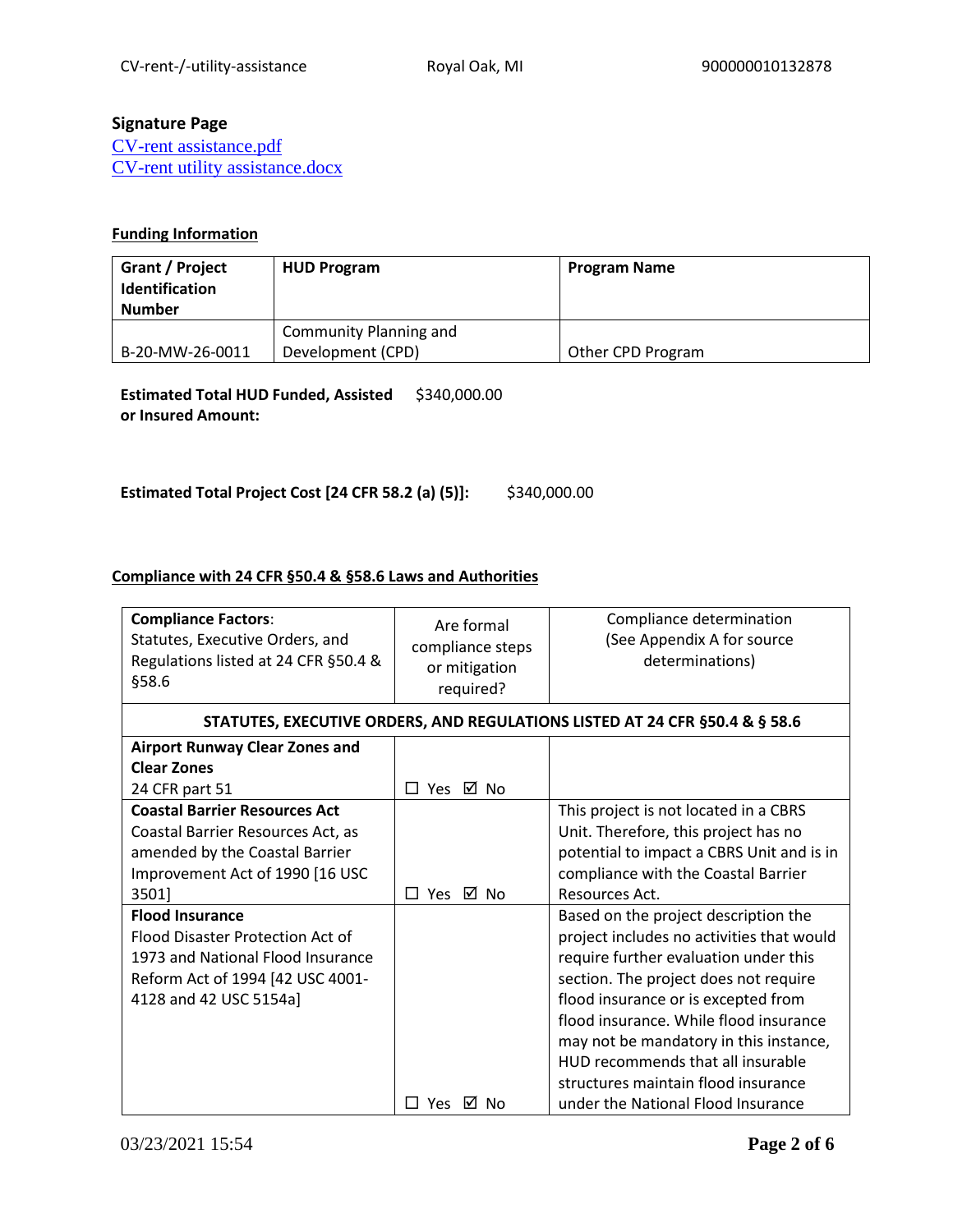| <b>Compliance Factors:</b><br>Statutes, Executive Orders, and<br>Regulations listed at 24 CFR §50.4 &<br>§58.6 | Are formal<br>compliance steps<br>or mitigation<br>required? | Compliance determination<br>(See Appendix A for source<br>determinations)             |
|----------------------------------------------------------------------------------------------------------------|--------------------------------------------------------------|---------------------------------------------------------------------------------------|
| STATUTES, EXECUTIVE ORDERS, AND REGULATIONS LISTED AT 24 CFR § 50.4 & § 58.6                                   |                                                              |                                                                                       |
|                                                                                                                |                                                              | Program (NFIP). The project is in<br>compliance with Flood Insurance<br>requirements. |

**Mitigation Measures and Conditions** [CFR 40 1505.2(c)]**:** Summarized below are all mitigation measures adopted by the Responsible Entity to reduce, avoid or eliminate adverse environmental impacts and to avoid non-compliance or non-conformance with the above-listed authorities and factors. These measures/conditions must be incorporated into project contracts, development agreements and other relevant documents. The staff responsible for implementing and monitoring mitigation measures should be clearly identified in the mitigation plan.

| Law.<br>Authority, or | <b>Mitigation Measure or Condition</b> | <b>Comments on</b><br><b>Completed Measures</b> | Complete |
|-----------------------|----------------------------------------|-------------------------------------------------|----------|
| <b>Factor</b>         |                                        |                                                 |          |

**Mitigation Plan**

## **Supporting documentation on completed measures**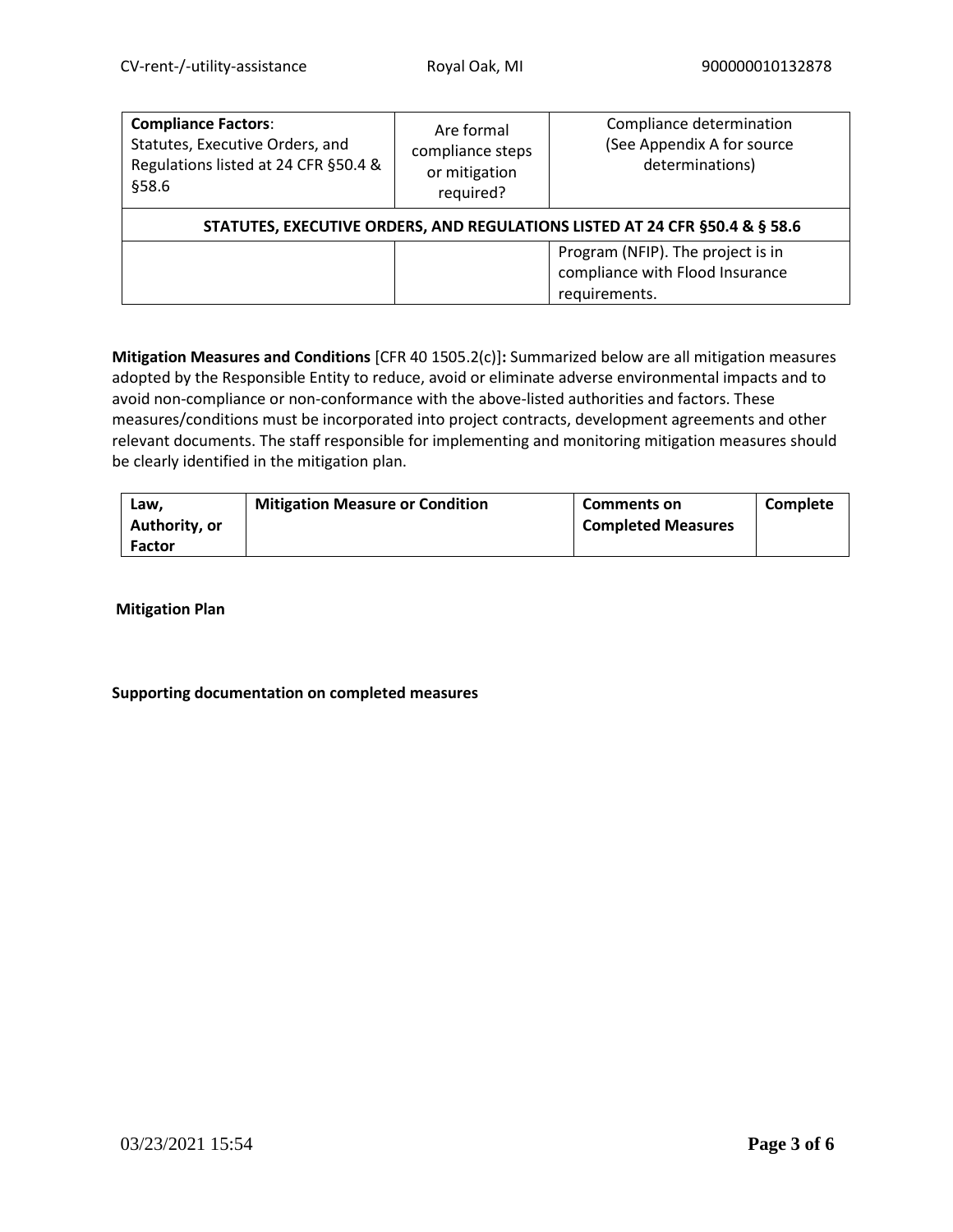# **APPENDIX A: Related Federal Laws and Authorities**

## **Airport Runway Clear Zones**

| <b>General policy</b>                         | Legislation | Regulation               |
|-----------------------------------------------|-------------|--------------------------|
| It is HUD's policy to apply standards to      |             | 24 CFR Part 51 Subpart D |
| prevent incompatible development              |             |                          |
| around civil airports and military airfields. |             |                          |

1. **Does the project involve the sale or acquisition of developed property?** 

 $\sqrt{N}$ 

Based on the response, the review is in compliance with this section.

Yes

## **Compliance Determination**

### **Supporting documentation**

[Airport Clear Zone documentation.pdf](https://heros.hud.gov/heros/faces/downloadFile.xhtml?erUploadId=900000010657476)

- Yes
- ✓ No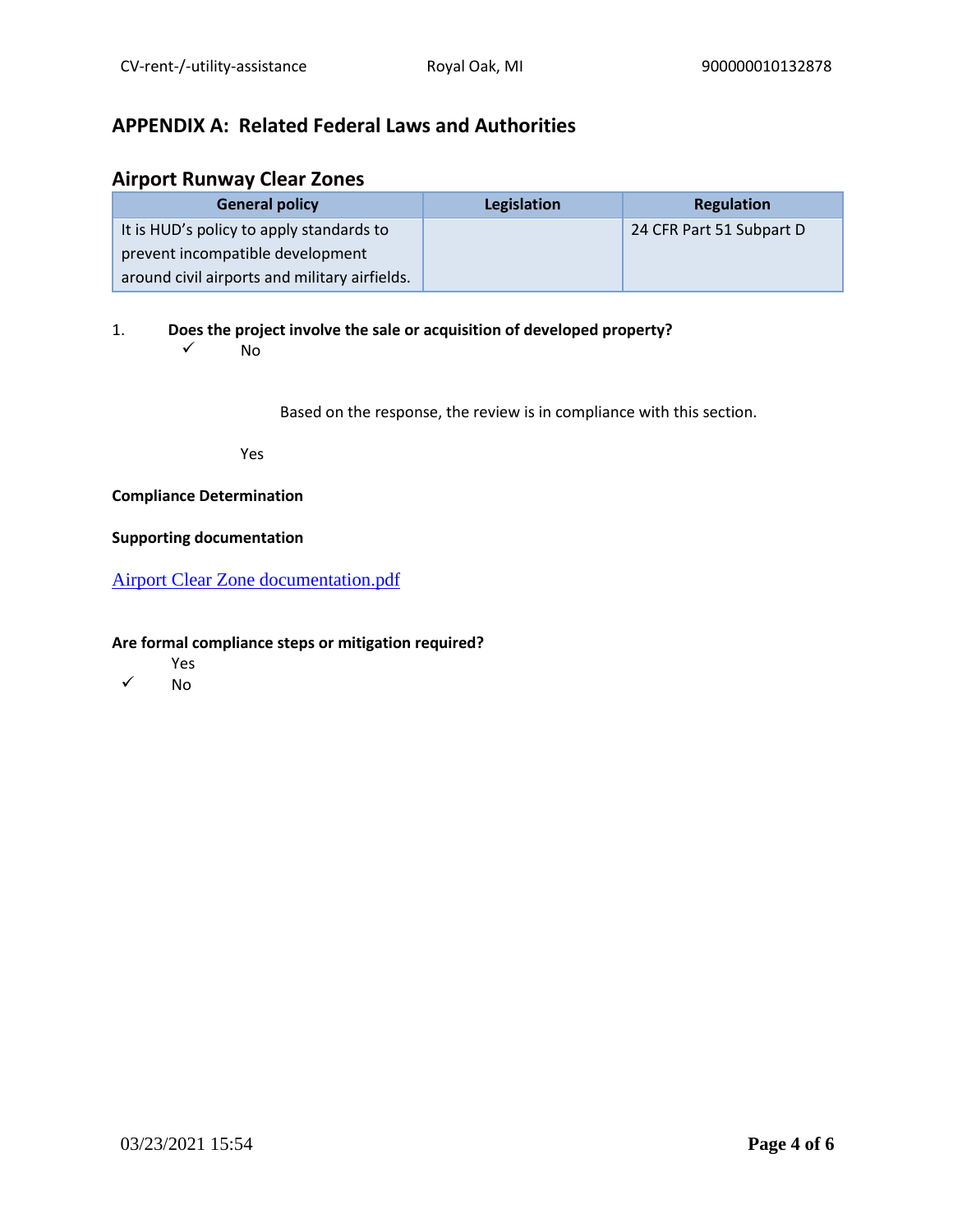## **Coastal Barrier Resources**

| <b>General requirements</b>              | Legislation                          | <b>Regulation</b> |
|------------------------------------------|--------------------------------------|-------------------|
| HUD financial assistance may not be      | <b>Coastal Barrier Resources Act</b> |                   |
| used for most activities in units of the | (CBRA) of 1982, as amended by        |                   |
| <b>Coastal Barrier Resources System</b>  | the Coastal Barrier Improvement      |                   |
| (CBRS). See 16 USC 3504 for limitations  | Act of 1990 (16 USC 3501)            |                   |
| on federal expenditures affecting the    |                                      |                   |
| CBRS.                                    |                                      |                   |

## **1. Is the project located in a CBRS Unit?**

✓ No

Document and upload map and documentation below. Yes

## **Screen Summary**

## **Compliance Determination**

This project is not located in a CBRS Unit. Therefore, this project has no potential to impact a CBRS Unit and is in compliance with the Coastal Barrier Resources Act.

## **Supporting documentation**

[Coastal Barrier Resource System documentation.pdf](https://heros.hud.gov/heros/faces/downloadFile.xhtml?erUploadId=900000010657478)

- Yes
- ✓ No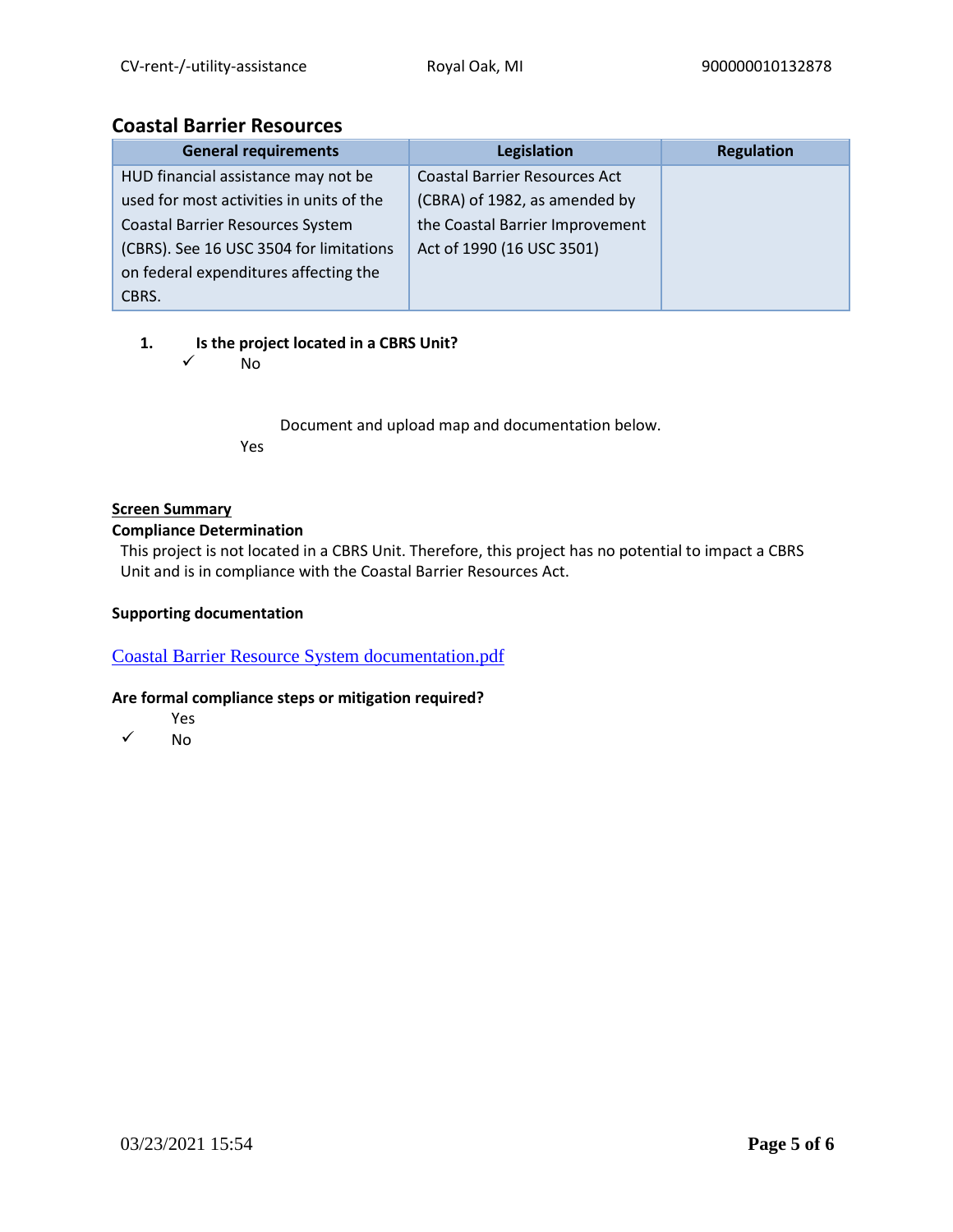## **Flood Insurance**

| <b>General requirements</b>                              | Legislation            | Regulation         |
|----------------------------------------------------------|------------------------|--------------------|
| Certain types of federal financial assistance may not be | <b>Flood Disaster</b>  | 24 CFR 50.4(b)(1)  |
| used in floodplains unless the community participates    | Protection Act of 1973 | and 24 CFR 58.6(a) |
| in National Flood Insurance Program and flood            | as amended (42 USC     | and (b); 24 CFR    |
| insurance is both obtained and maintained.               | 4001-4128)             | $55.1(b)$ .        |

## **1. Does this project involve financial assistance for construction, rehabilitation, or acquisition of a mobile home, building, or insurable personal property?**

✓ No. This project does not require flood insurance or is excepted from flood insurance.

Based on the response, the review is in compliance with this section.

Yes

## **Screen Summary**

#### **Compliance Determination**

Based on the project description the project includes no activities that would require further evaluation under this section. The project does not require flood insurance or is excepted from flood insurance. While flood insurance may not be mandatory in this instance, HUD recommends that all insurable structures maintain flood insurance under the National Flood Insurance Program (NFIP). The project is in compliance with Flood Insurance requirements.

## **Supporting documentation**

[Flood Insurance Floodplain documentation.pdf](https://heros.hud.gov/heros/faces/downloadFile.xhtml?erUploadId=900000010657479)

- Yes
- ✓ No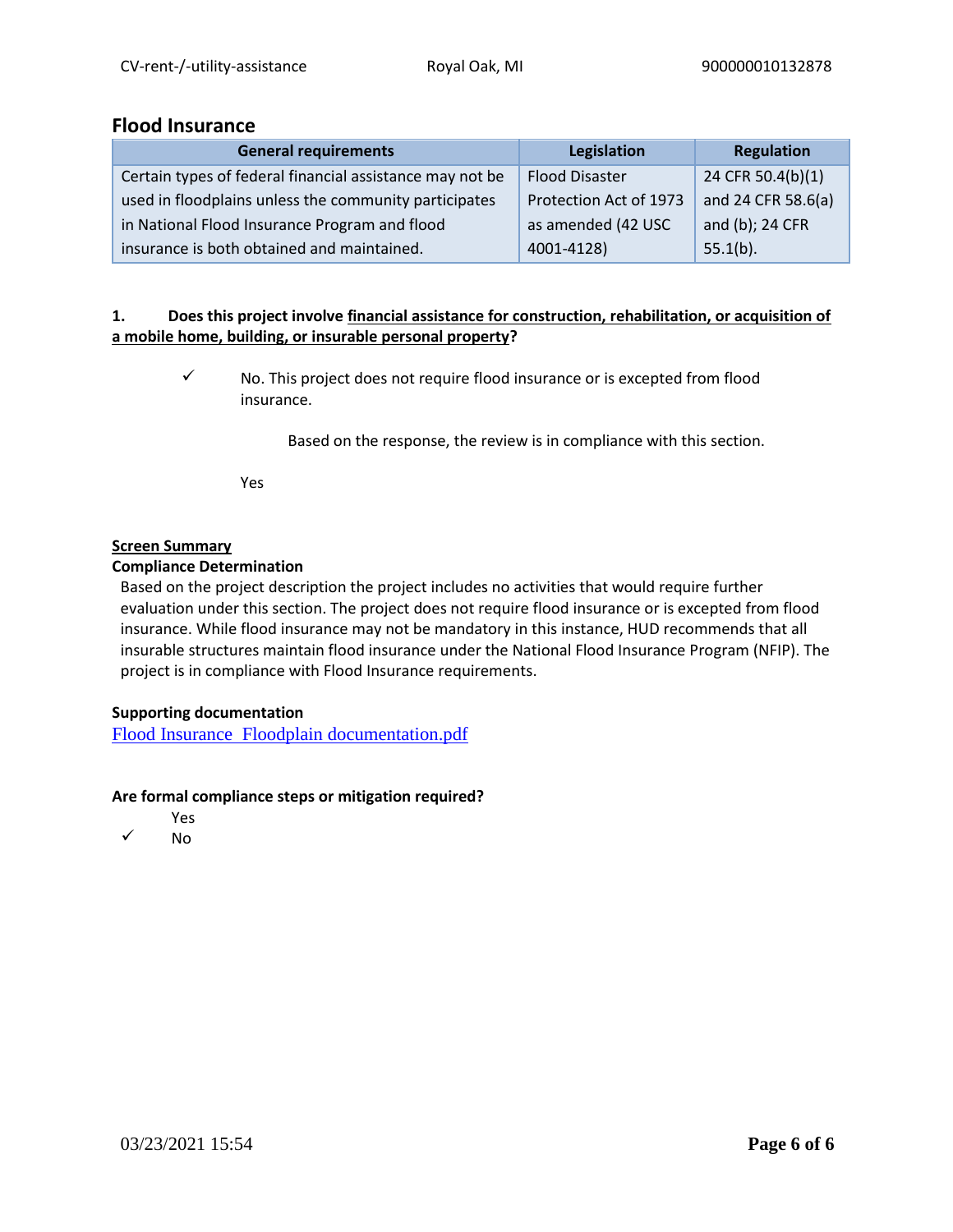**U.S. Department of Housing and Urban Development** 451 Seventh Street, SW Washington, DC 20410 [www.hud.gov](http://www.hud.gov/) [espanol.hud.gov](file:///C:/Documents%20and%20Settings/ABehl/Desktop/MicroStrategy/EMIS/Final%20EMIS/espanol.hud.gov)

# **Environmental Review for Activity/Project that is Exempt or Categorically Excluded Not Subject to Section 58.5 Pursuant to 24 CFR 58.34(a) and 58.35(b)**

## **Project Information**

**Project Name:** CV-COVID-19-testing

**HEROS Number:** 900000010181571

**Responsible Entity (RE):** ROYAL OAK, DEPUTY DIRECTOR COMMUNITY DEVELOPMENT ROYAL OAK MI, 48068

#### **State / Local Identifier:**

**RE Preparer:** Joseph M. Murphy

#### **Grant Recipient (if different than Responsible Entity):**

**Point of Contact:** 

**Consultant (if applicable):**

**Point of Contact:** 

**Project Location:** 203 S Troy St, Royal Oak, MI 48067

## **Additional Location Information:**

N/A

## **Description of the Proposed Project [24 CFR 50.12 & 58.32; 40 CFR 1508.25]:**

A COVID-19 testing program available to any individual living in a low- or moderate-income household. The program would benefit those living or working within the city limits that do not have health insurance or the insurance plan will not cover the testing expense.

#### **Level of Environmental Review Determination:**

**Activity / Project is Categorically Excluded Not Subject to per 24 CFR 58.35(b):**  58.35(b)(2)

**Signature Page**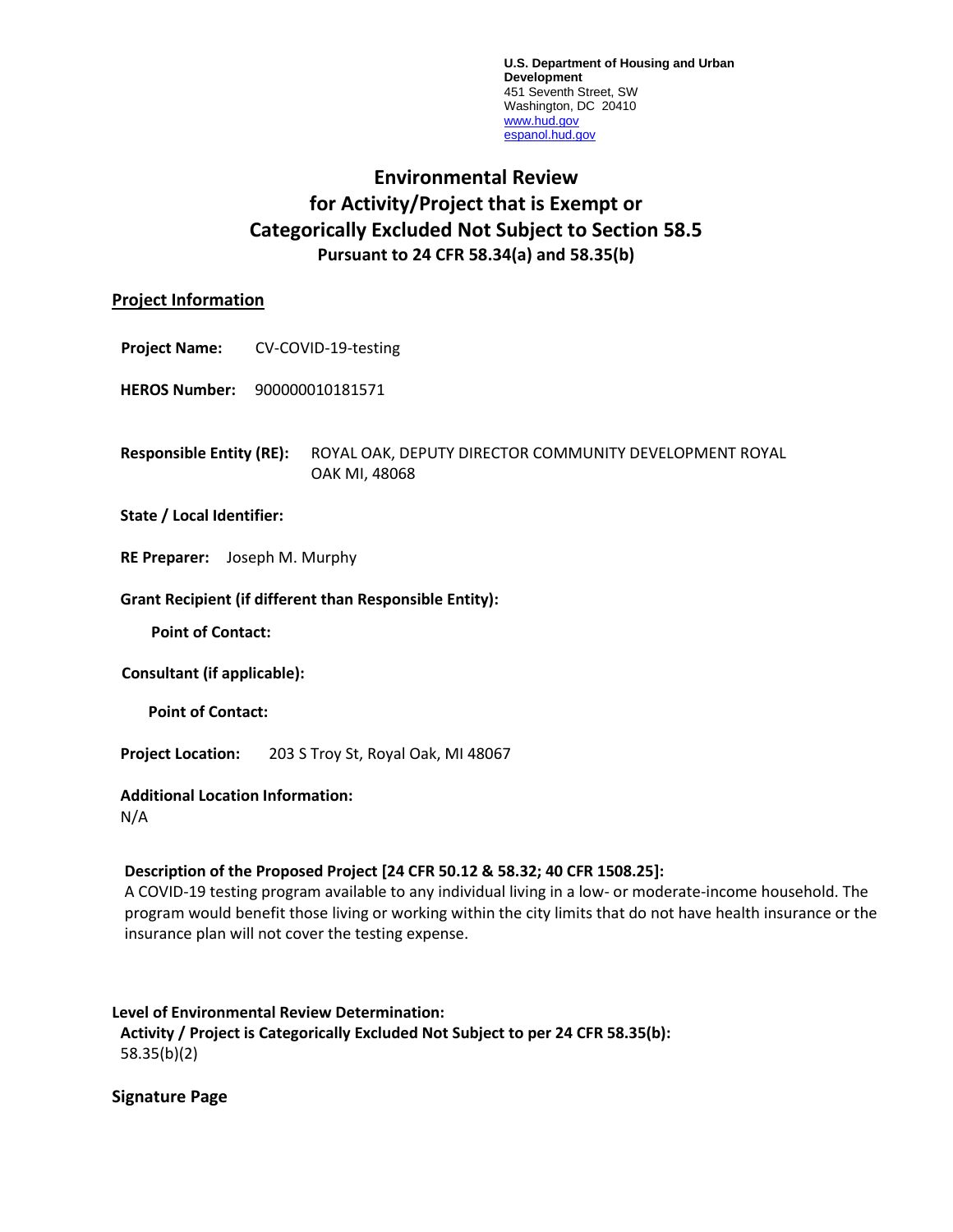## [CV-COVID-19 testing.pdf](https://heros.hud.gov/heros/faces/downloadFile.xhtml?erUploadId=900000010927285)

## **Funding Information**

| <b>Grant / Project</b><br><b>Identification</b><br><b>Number</b> | <b>HUD Program</b>     | <b>Program Name</b>                            |
|------------------------------------------------------------------|------------------------|------------------------------------------------|
|                                                                  | Community Planning and | <b>Community Development Block Grant CARES</b> |
| B-20-MW-26-0011                                                  | Development (CPD)      | Act (CDBG-CV)                                  |

**Estimated Total HUD Funded, Assisted**  \$265,000.00 **or Insured Amount:** 

**Estimated Total Project Cost [24 CFR 58.2 (a) (5)]:** \$265,000.00

## **Compliance with 24 CFR §50.4 & §58.6 Laws and Authorities**

| <b>Compliance Factors:</b><br>Statutes, Executive Orders, and<br>Regulations listed at 24 CFR §50.4 &<br>§58.6                                                | Are formal<br>compliance steps<br>or mitigation<br>required? | Compliance determination<br>(See Appendix A for source<br>determinations)                                                                                                                                                                                                                                                                                                                                                                             |
|---------------------------------------------------------------------------------------------------------------------------------------------------------------|--------------------------------------------------------------|-------------------------------------------------------------------------------------------------------------------------------------------------------------------------------------------------------------------------------------------------------------------------------------------------------------------------------------------------------------------------------------------------------------------------------------------------------|
|                                                                                                                                                               |                                                              | STATUTES, EXECUTIVE ORDERS, AND REGULATIONS LISTED AT 24 CFR §50.4 & § 58.6                                                                                                                                                                                                                                                                                                                                                                           |
| <b>Airport Runway Clear Zones and</b><br><b>Clear Zones</b><br>24 CFR part 51                                                                                 | □ Yes ☑ No                                                   |                                                                                                                                                                                                                                                                                                                                                                                                                                                       |
| <b>Coastal Barrier Resources Act</b><br>Coastal Barrier Resources Act, as<br>amended by the Coastal Barrier<br>Improvement Act of 1990 [16 USC<br>3501]       | Yes<br>⊠ No<br>П                                             | This project is not located in a CBRS<br>Unit. Therefore, this project has no<br>potential to impact a CBRS Unit and is in<br>compliance with the Coastal Barrier<br>Resources Act.                                                                                                                                                                                                                                                                   |
| <b>Flood Insurance</b><br>Flood Disaster Protection Act of<br>1973 and National Flood Insurance<br>Reform Act of 1994 [42 USC 4001-<br>4128 and 42 USC 5154a] | <b>Yes</b><br>⊠ No                                           | Based on the project description the<br>project includes no activities that would<br>require further evaluation under this<br>section. The project does not require<br>flood insurance or is excepted from<br>flood insurance. While flood insurance<br>may not be mandatory in this instance,<br>HUD recommends that all insurable<br>structures maintain flood insurance<br>under the National Flood Insurance<br>Program (NFIP). The project is in |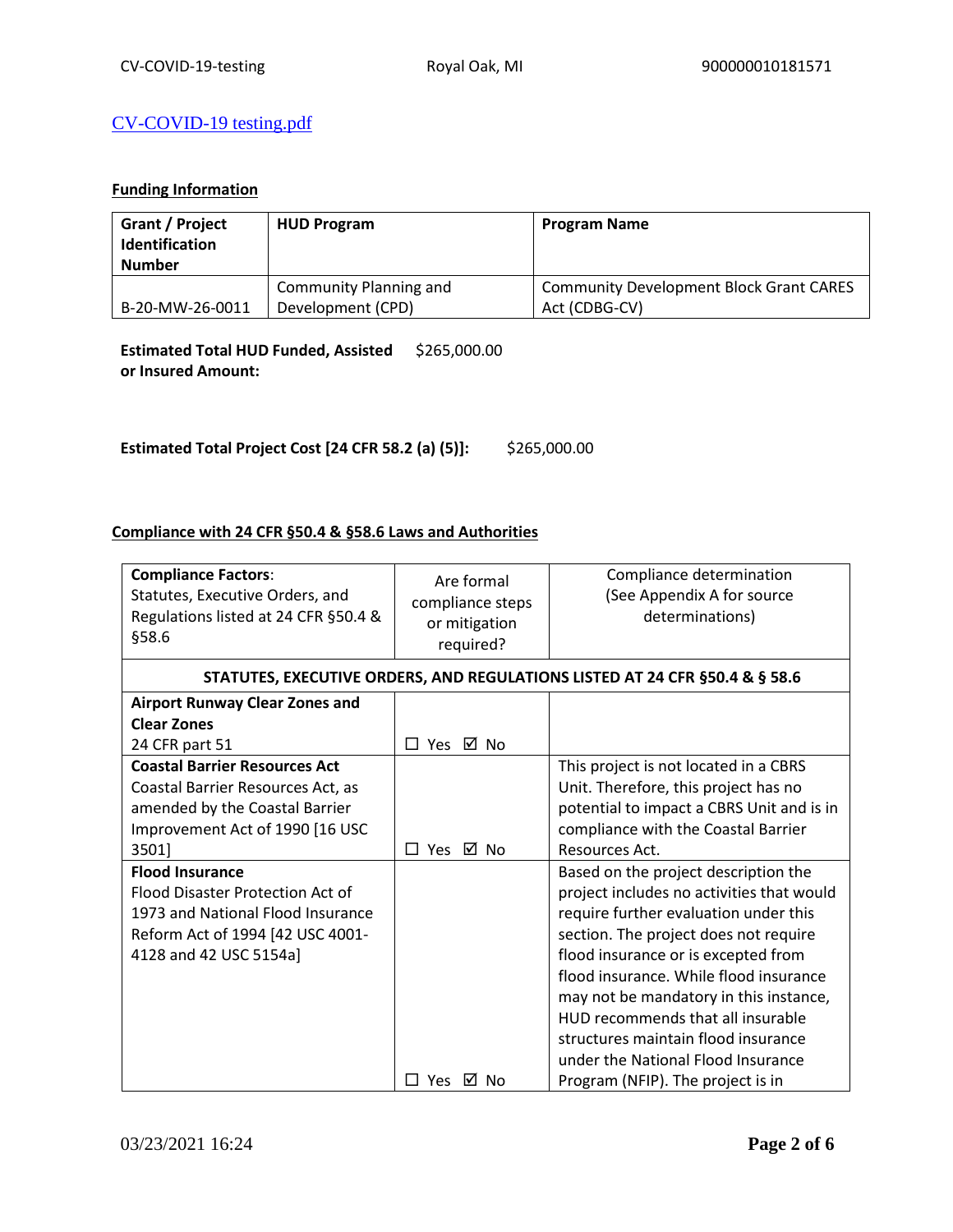| <b>Compliance Factors:</b><br>Statutes, Executive Orders, and<br>Regulations listed at 24 CFR §50.4 &<br>§58.6 | Are formal<br>compliance steps<br>or mitigation<br>required? | Compliance determination<br>(See Appendix A for source<br>determinations) |  |
|----------------------------------------------------------------------------------------------------------------|--------------------------------------------------------------|---------------------------------------------------------------------------|--|
| STATUTES, EXECUTIVE ORDERS, AND REGULATIONS LISTED AT 24 CFR §50.4 & § 58.6                                    |                                                              |                                                                           |  |
|                                                                                                                |                                                              | compliance with Flood Insurance<br>requirements.                          |  |

**Mitigation Measures and Conditions** [CFR 40 1505.2(c)]**:** Summarized below are all mitigation measures adopted by the Responsible Entity to reduce, avoid or eliminate adverse environmental impacts and to avoid non-compliance or non-conformance with the above-listed authorities and factors. These measures/conditions must be incorporated into project contracts, development agreements and other relevant documents. The staff responsible for implementing and monitoring mitigation measures should be clearly identified in the mitigation plan.

| Law.          | <b>Mitigation Measure or Condition</b> | <b>Comments on</b>        | Complete |
|---------------|----------------------------------------|---------------------------|----------|
| Authority, or |                                        | <b>Completed Measures</b> |          |
| <b>Factor</b> |                                        |                           |          |

**Mitigation Plan**

## **Supporting documentation on completed measures**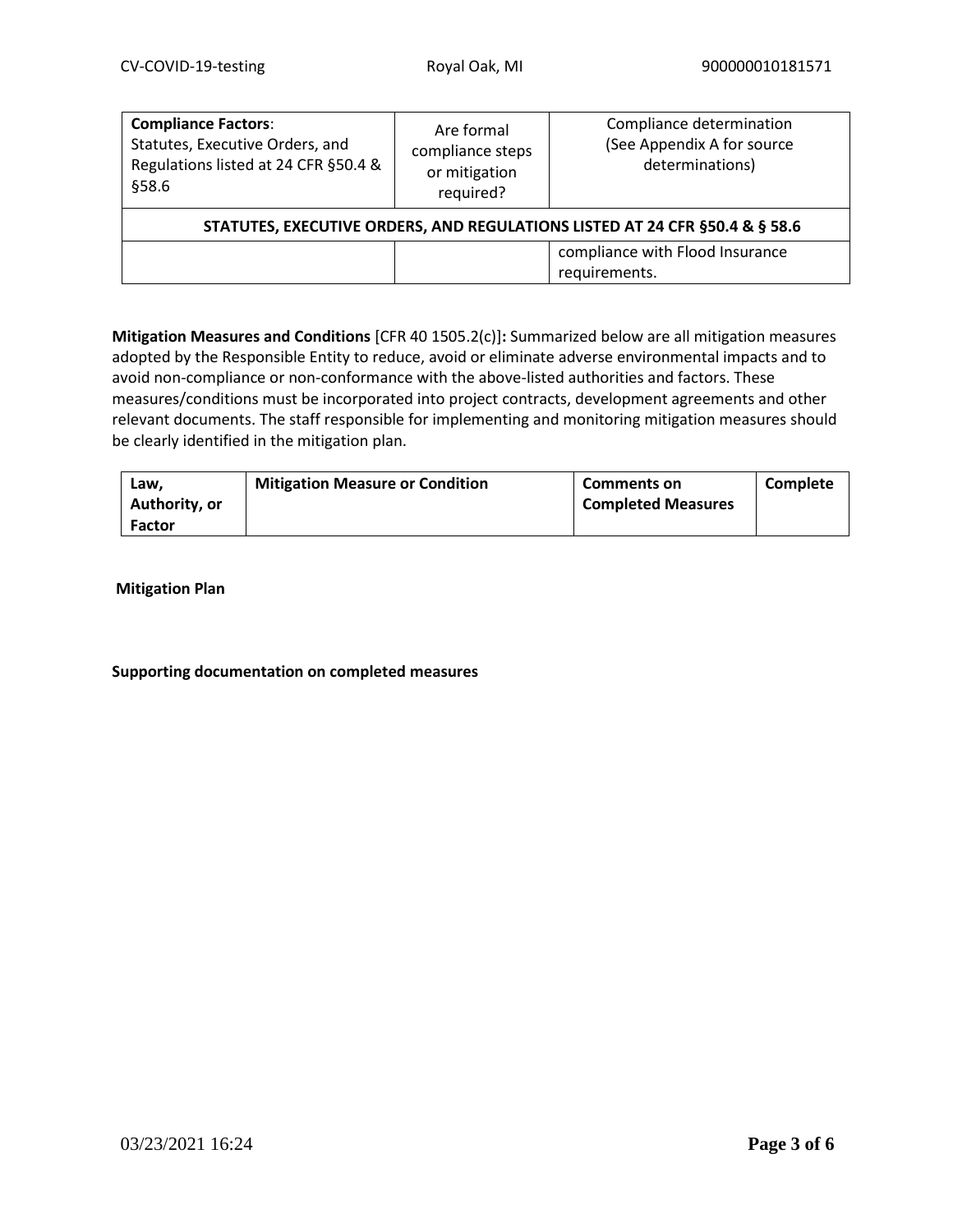## **APPENDIX A: Related Federal Laws and Authorities**

## **Airport Runway Clear Zones**

| <b>General policy</b>                         | Legislation | <b>Regulation</b>        |
|-----------------------------------------------|-------------|--------------------------|
| It is HUD's policy to apply standards to      |             | 24 CFR Part 51 Subpart D |
| prevent incompatible development              |             |                          |
| around civil airports and military airfields. |             |                          |

1. **Does the project involve the sale or acquisition of developed property?** 

 $\sqrt{N}$ 

Based on the response, the review is in compliance with this section.

Yes

## **Compliance Determination**

### **Supporting documentation**

[Airport Clear Zone documentation.pdf](https://heros.hud.gov/heros/faces/downloadFile.xhtml?erUploadId=900000010927254)

- Yes
- ✓ No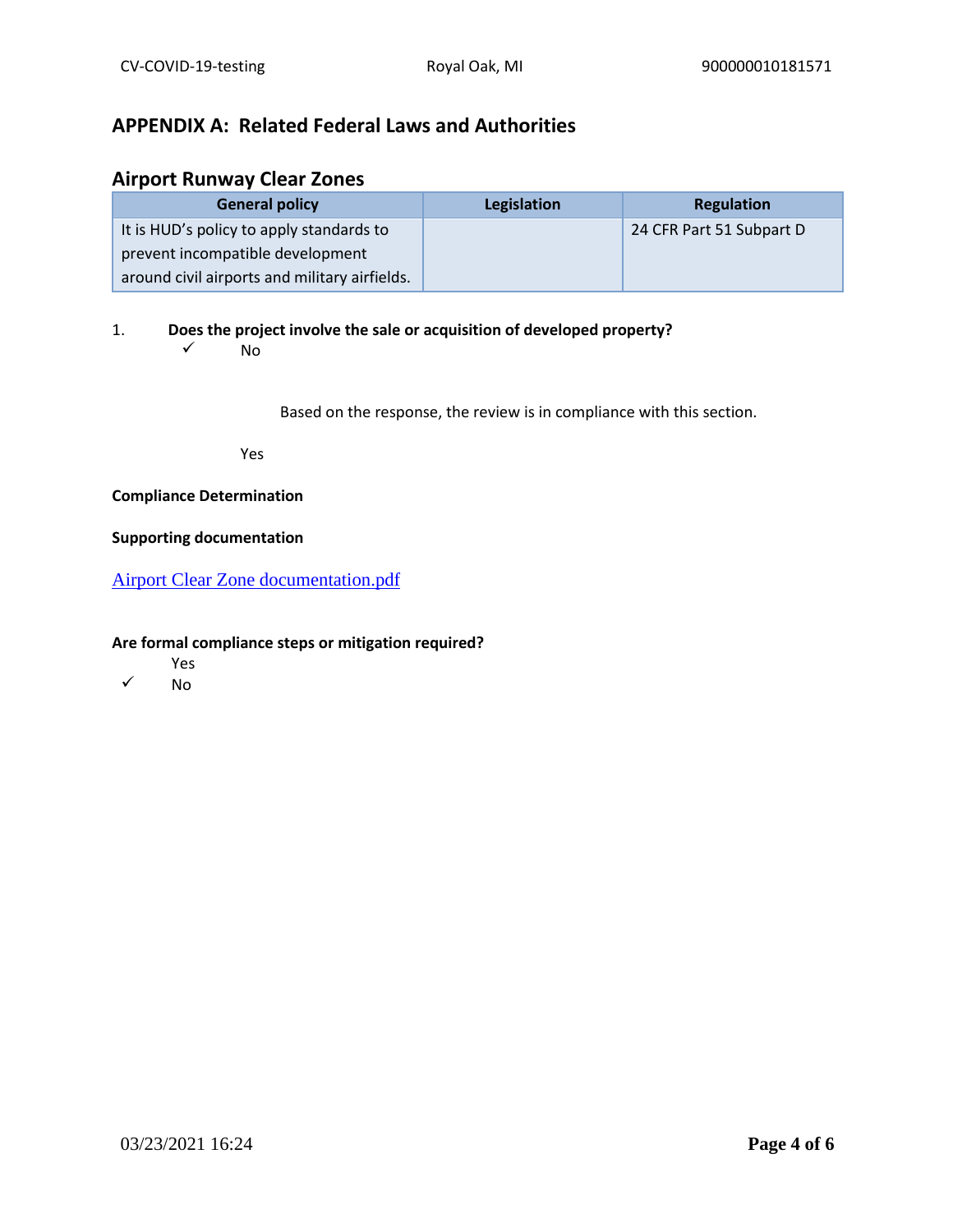## **Coastal Barrier Resources**

| <b>General requirements</b>              | Legislation                          | <b>Regulation</b> |
|------------------------------------------|--------------------------------------|-------------------|
| HUD financial assistance may not be      | <b>Coastal Barrier Resources Act</b> |                   |
| used for most activities in units of the | (CBRA) of 1982, as amended by        |                   |
| <b>Coastal Barrier Resources System</b>  | the Coastal Barrier Improvement      |                   |
| (CBRS). See 16 USC 3504 for limitations  | Act of 1990 (16 USC 3501)            |                   |
| on federal expenditures affecting the    |                                      |                   |
| CBRS.                                    |                                      |                   |

## **1. Is the project located in a CBRS Unit?**

✓ No

Document and upload map and documentation below. Yes

## **Screen Summary**

## **Compliance Determination**

This project is not located in a CBRS Unit. Therefore, this project has no potential to impact a CBRS Unit and is in compliance with the Coastal Barrier Resources Act.

## **Supporting documentation**

[Coastal Barrier Resource System documentation.pdf](https://heros.hud.gov/heros/faces/downloadFile.xhtml?erUploadId=900000010927263)

- Yes
- ✓ No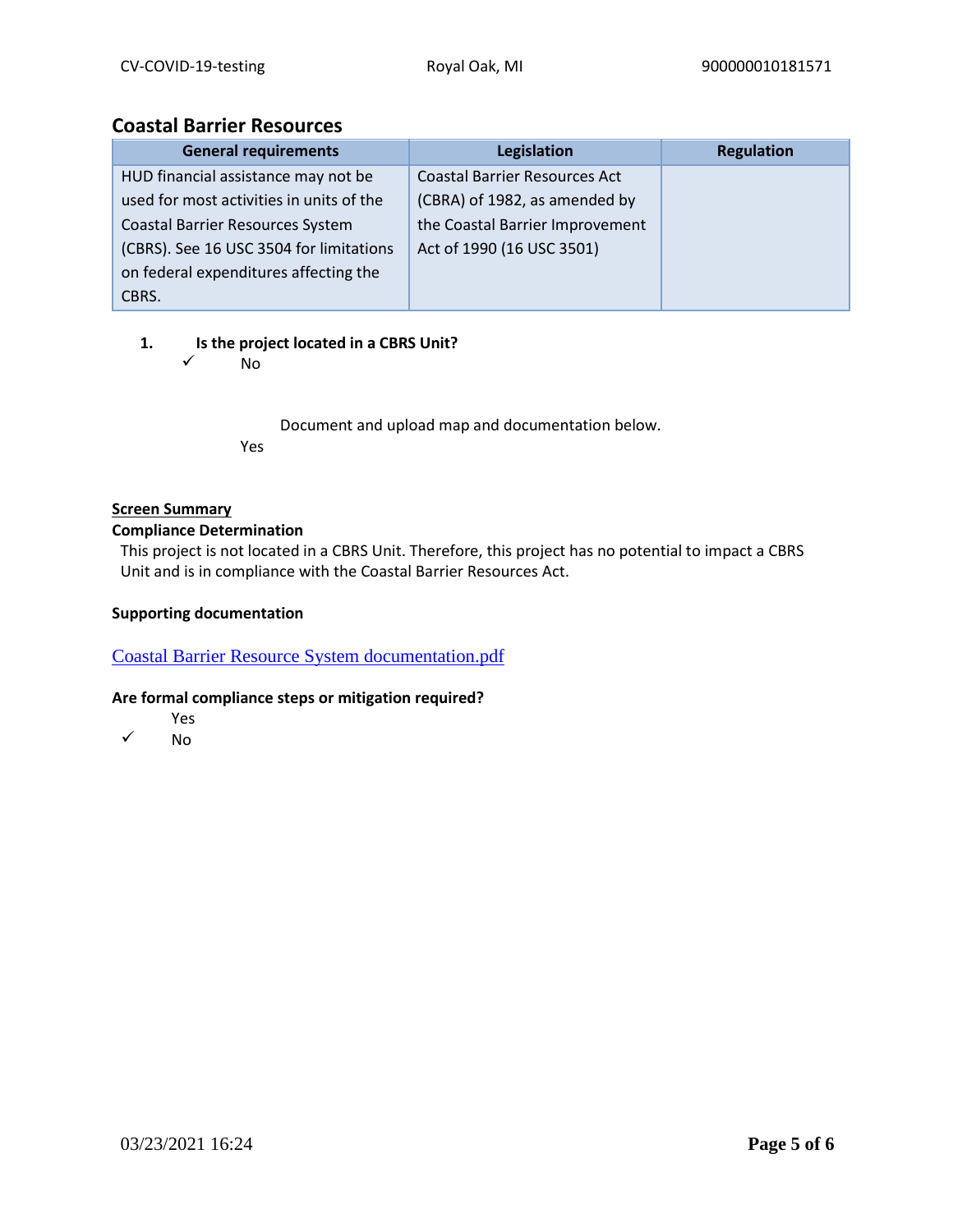## **Flood Insurance**

| <b>General requirements</b>                              | Legislation            | Regulation         |
|----------------------------------------------------------|------------------------|--------------------|
| Certain types of federal financial assistance may not be | <b>Flood Disaster</b>  | 24 CFR 50.4(b)(1)  |
| used in floodplains unless the community participates    | Protection Act of 1973 | and 24 CFR 58.6(a) |
| in National Flood Insurance Program and flood            | as amended (42 USC     | and (b); 24 CFR    |
| insurance is both obtained and maintained.               | 4001-4128)             | $55.1(b)$ .        |

## **1. Does this project involve financial assistance for construction, rehabilitation, or acquisition of a mobile home, building, or insurable personal property?**

✓ No. This project does not require flood insurance or is excepted from flood insurance.

Based on the response, the review is in compliance with this section.

Yes

#### **Screen Summary**

#### **Compliance Determination**

Based on the project description the project includes no activities that would require further evaluation under this section. The project does not require flood insurance or is excepted from flood insurance. While flood insurance may not be mandatory in this instance, HUD recommends that all insurable structures maintain flood insurance under the National Flood Insurance Program (NFIP). The project is in compliance with Flood Insurance requirements.

## **Supporting documentation**

[Flood Insurance Floodplain documentation.pdf](https://heros.hud.gov/heros/faces/downloadFile.xhtml?erUploadId=900000010927268)

- Yes
- ✓ No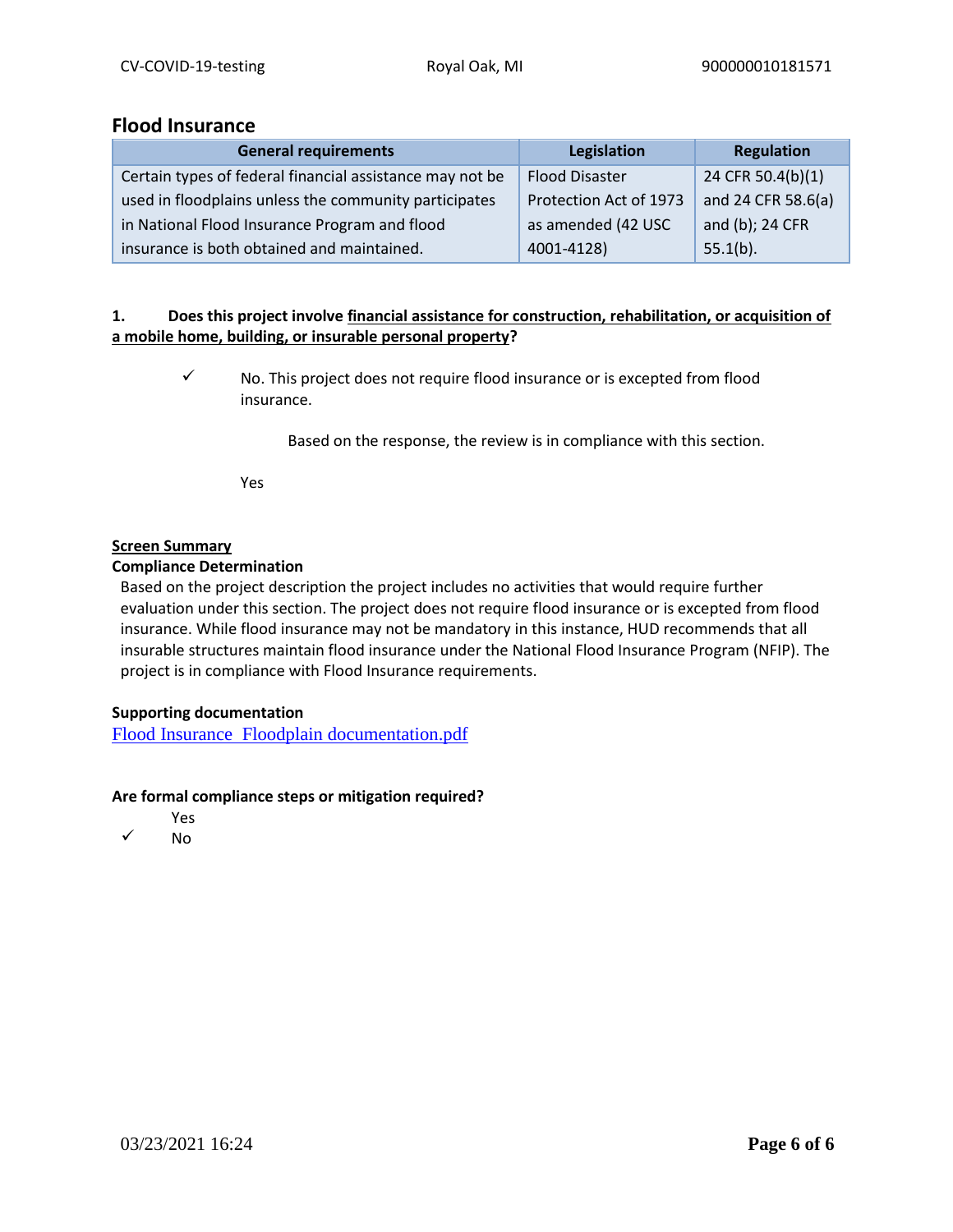**U.S. Department of Housing and Urban Development** 451 Seventh Street, SW Washington, DC 20410 [www.hud.gov](http://www.hud.gov/) [espanol.hud.gov](file:///C:/Documents%20and%20Settings/ABehl/Desktop/MicroStrategy/EMIS/Final%20EMIS/espanol.hud.gov)

# **Environmental Review for Activity/Project that is Exempt or Categorically Excluded Not Subject to Section 58.5 Pursuant to 24 CFR 58.34(a) and 58.35(b)**

## **Project Information**

- **Project Name:** CV-program-admin
- **HEROS Number:** 900000010132882
- **Responsible Entity (RE):** ROYAL OAK, DEPUTY DIRECTOR COMMUNITY DEVELOPMENT ROYAL OAK MI, 48068

#### **State / Local Identifier:**

**RE Preparer:** Joseph M. Murphy

#### **Grant Recipient (if different than Responsible Entity):**

**Point of Contact:** 

**Consultant (if applicable):**

**Point of Contact:** 

**Project Location:** 203 S Troy St, Royal Oak, MI 48067

#### **Additional Location Information:**

N/A

**Description of the Proposed Project [24 CFR 50.12 & 58.32; 40 CFR 1508.25]:** Program administration of CDBG-CV CARES Act funding.

## **Level of Environmental Review Determination Activity / Project is Exempt per 24 CFR 58.34(a):** 58.34(a)(3)

**Signature Page** [CV-program admin\(1\).pdf](https://heros.hud.gov/heros/faces/downloadFile.xhtml?erUploadId=900000010927168) [CV-program admin.pdf](https://heros.hud.gov/heros/faces/downloadFile.xhtml?erUploadId=900000010658401)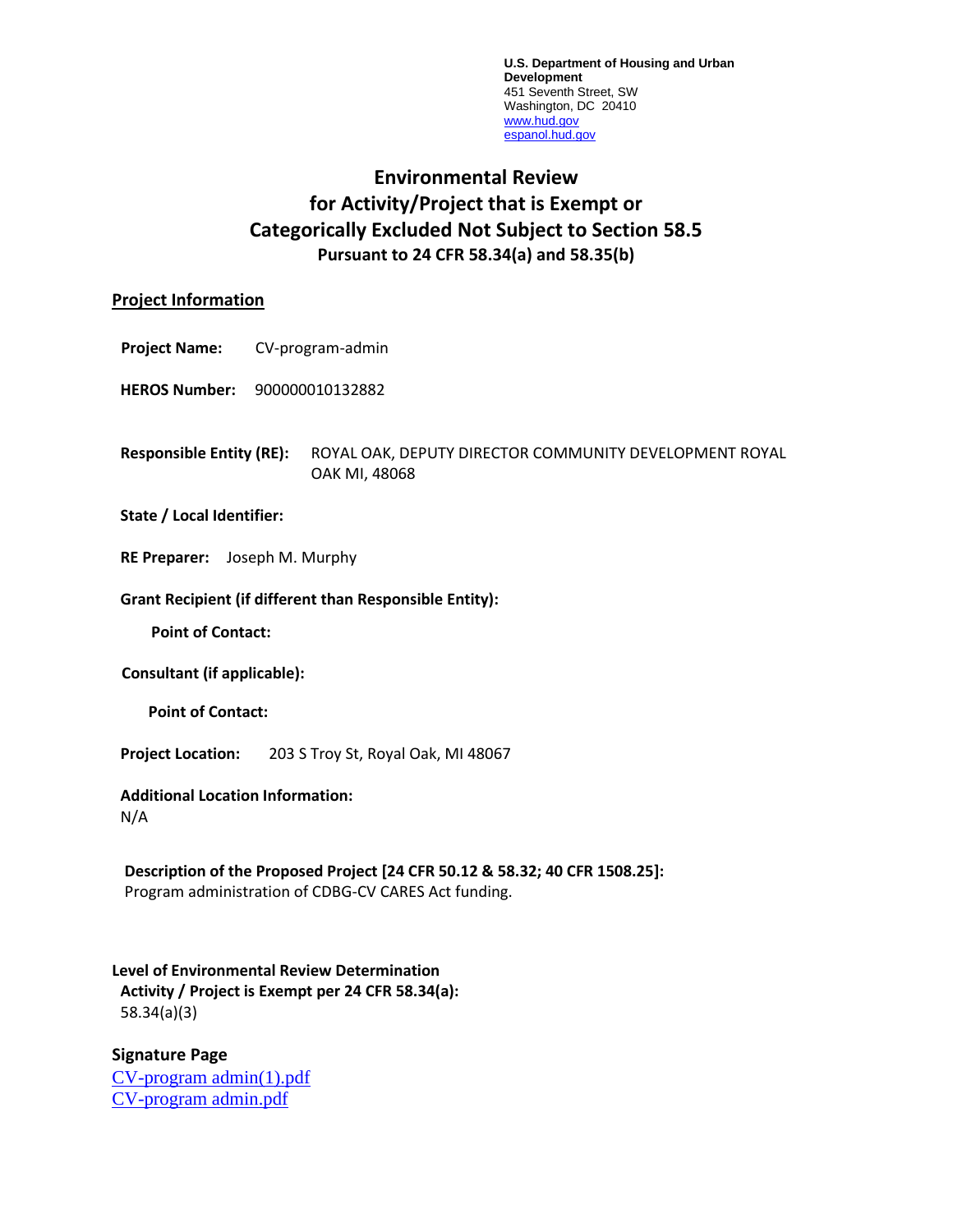## **Funding Information**

| Grant / Project<br>Identification<br><b>Number</b> | <b>HUD Program</b>     | <b>Program Name</b> |
|----------------------------------------------------|------------------------|---------------------|
|                                                    | Community Planning and |                     |
| B-20-MW-26-0011                                    | Development (CPD)      | Other CPD Program   |

**Estimated Total HUD Funded, Assisted**  \$94,654.00 **or Insured Amount:** 

**Estimated Total Project Cost [24 CFR 58.2 (a) (5)]:** \$94,654.00

## **Compliance with 24 CFR §50.4 & §58.6 Laws and Authorities**

| <b>Compliance Factors:</b><br>Statutes, Executive Orders, and<br>Regulations listed at 24 CFR §50.4 &<br>§58.6 | Are formal<br>compliance steps<br>or mitigation<br>required? | Compliance determination<br>(See Appendix A for source<br>determinations)   |
|----------------------------------------------------------------------------------------------------------------|--------------------------------------------------------------|-----------------------------------------------------------------------------|
|                                                                                                                |                                                              | STATUTES, EXECUTIVE ORDERS, AND REGULATIONS LISTED AT 24 CFR §50.4 & § 58.6 |
| <b>Airport Runway Clear Zones and</b>                                                                          |                                                              |                                                                             |
| <b>Clear Zones</b>                                                                                             |                                                              |                                                                             |
| 24 CFR part 51                                                                                                 | □ Yes ☑ No                                                   |                                                                             |
| <b>Coastal Barrier Resources Act</b>                                                                           |                                                              | This project is not located in a CBRS                                       |
| Coastal Barrier Resources Act, as                                                                              |                                                              | Unit. Therefore, this project has no                                        |
| amended by the Coastal Barrier                                                                                 |                                                              | potential to impact a CBRS Unit and is in                                   |
| Improvement Act of 1990 [16 USC                                                                                |                                                              | compliance with the Coastal Barrier                                         |
| 3501]                                                                                                          | Yes ☑ No<br>П.                                               | Resources Act.                                                              |
| <b>Flood Insurance</b>                                                                                         |                                                              | Based on the project description the                                        |
| Flood Disaster Protection Act of                                                                               |                                                              | project includes no activities that would                                   |
| 1973 and National Flood Insurance                                                                              |                                                              | require further evaluation under this                                       |
| Reform Act of 1994 [42 USC 4001-                                                                               |                                                              | section. The project does not require                                       |
| 4128 and 42 USC 5154a]                                                                                         |                                                              | flood insurance or is excepted from                                         |
|                                                                                                                |                                                              | flood insurance. While flood insurance                                      |
|                                                                                                                |                                                              | may not be mandatory in this instance,                                      |
|                                                                                                                |                                                              | HUD recommends that all insurable                                           |
|                                                                                                                |                                                              | structures maintain flood insurance                                         |
|                                                                                                                |                                                              | under the National Flood Insurance                                          |
|                                                                                                                |                                                              | Program (NFIP). The project is in                                           |
|                                                                                                                |                                                              | compliance with Flood Insurance                                             |
|                                                                                                                | □ Yes<br>⊠ No                                                | requirements.                                                               |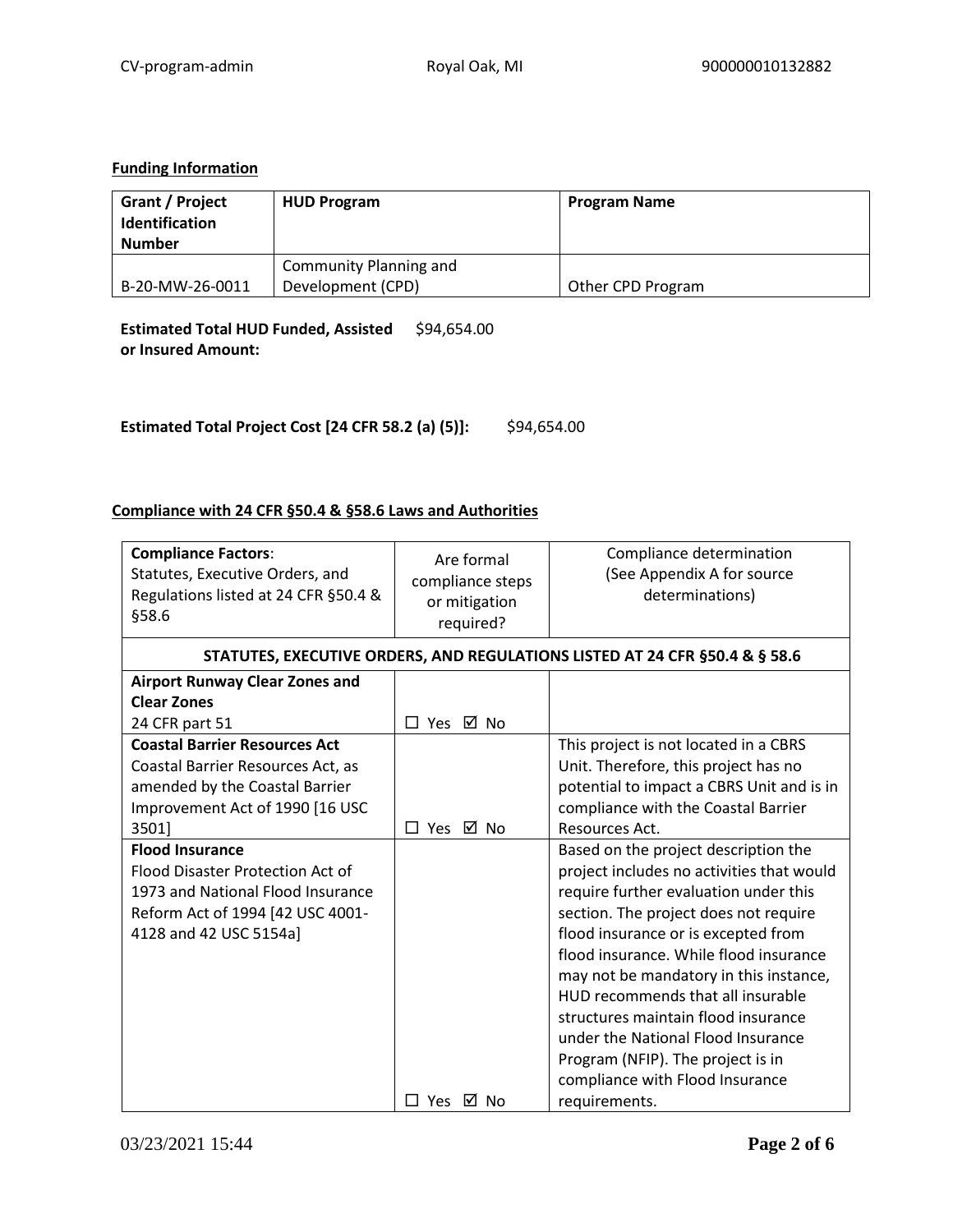**Mitigation Measures and Conditions** [CFR 40 1505.2(c)]**:** Summarized below are all mitigation measures adopted by the Responsible Entity to reduce, avoid or eliminate adverse environmental impacts and to avoid non-compliance or non-conformance with the above-listed authorities and factors. These measures/conditions must be incorporated into project contracts, development agreements and other relevant documents. The staff responsible for implementing and monitoring mitigation measures should be clearly identified in the mitigation plan.

| Law.<br>Authority, or | <b>Mitigation Measure or Condition</b> | <b>Comments on</b><br><b>Completed Measures</b> | Complete |
|-----------------------|----------------------------------------|-------------------------------------------------|----------|
| <b>Factor</b>         |                                        |                                                 |          |

**Mitigation Plan**

#### **Supporting documentation on completed measures**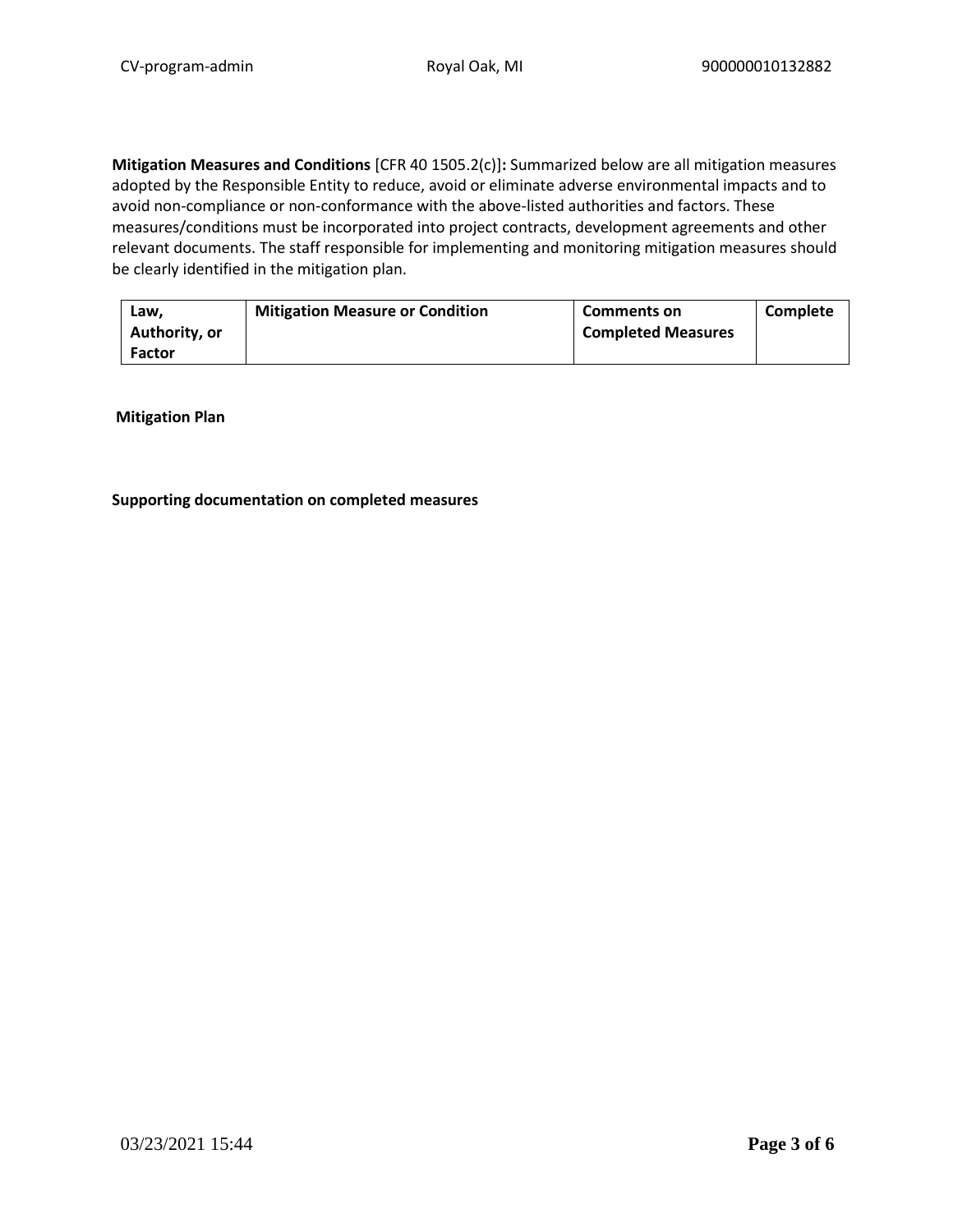# **APPENDIX A: Related Federal Laws and Authorities**

## **Airport Runway Clear Zones**

| <b>General policy</b>                         | Legislation | Regulation               |
|-----------------------------------------------|-------------|--------------------------|
| It is HUD's policy to apply standards to      |             | 24 CFR Part 51 Subpart D |
| prevent incompatible development              |             |                          |
| around civil airports and military airfields. |             |                          |

1. **Does the project involve the sale or acquisition of developed property?** 

 $\sqrt{N}$ 

Based on the response, the review is in compliance with this section.

Yes

## **Compliance Determination**

#### **Supporting documentation**

[Airport Clear Zone documentation.pdf](https://heros.hud.gov/heros/faces/downloadFile.xhtml?erUploadId=900000010657481)

- Yes
- ✓ No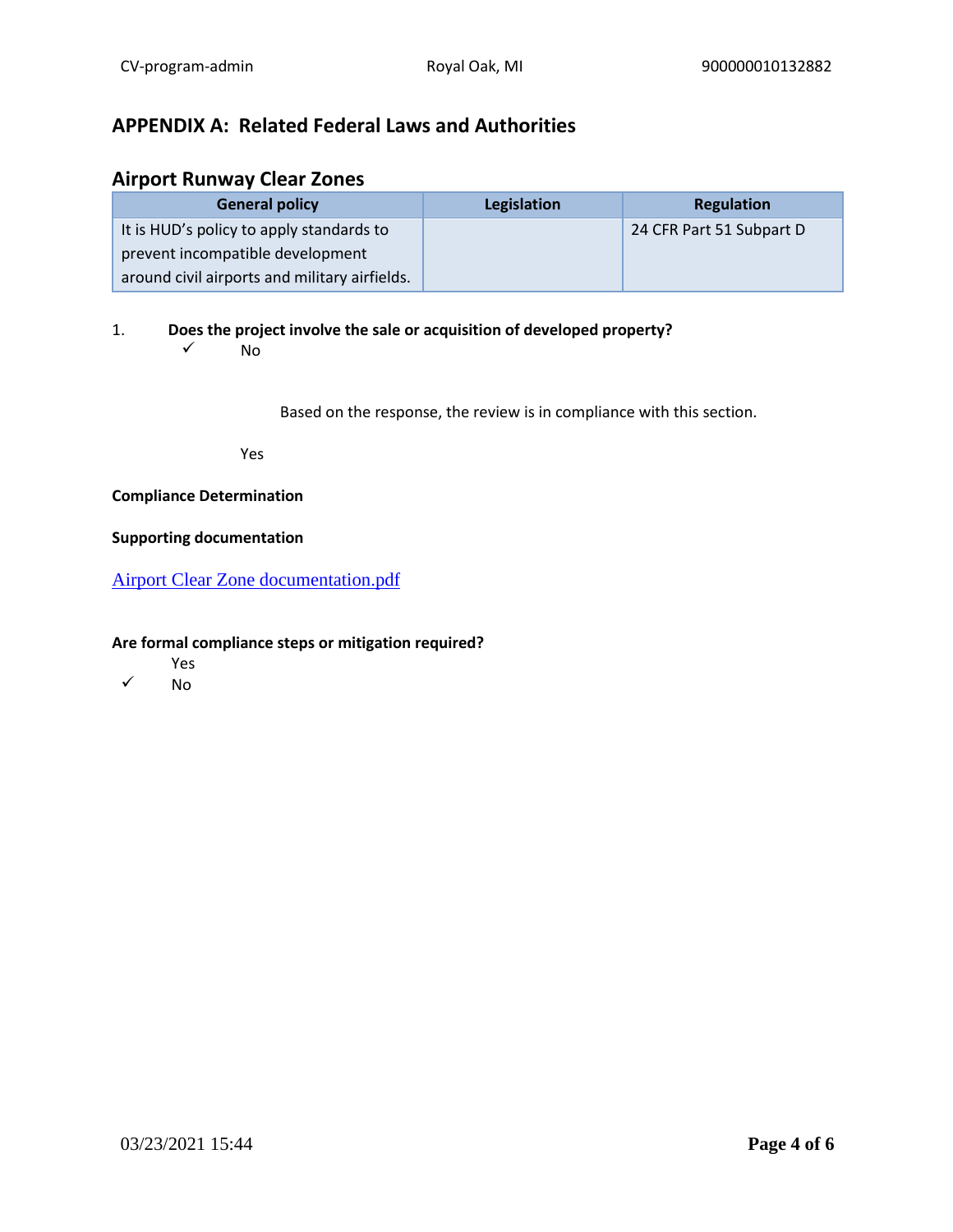## **Coastal Barrier Resources**

| <b>General requirements</b>              | Legislation                          | <b>Regulation</b> |
|------------------------------------------|--------------------------------------|-------------------|
| HUD financial assistance may not be      | <b>Coastal Barrier Resources Act</b> |                   |
| used for most activities in units of the | (CBRA) of 1982, as amended by        |                   |
| <b>Coastal Barrier Resources System</b>  | the Coastal Barrier Improvement      |                   |
| (CBRS). See 16 USC 3504 for limitations  | Act of 1990 (16 USC 3501)            |                   |
| on federal expenditures affecting the    |                                      |                   |
| CBRS.                                    |                                      |                   |

## **1. Is the project located in a CBRS Unit?**

✓ No

Document and upload map and documentation below. Yes

## **Screen Summary**

## **Compliance Determination**

This project is not located in a CBRS Unit. Therefore, this project has no potential to impact a CBRS Unit and is in compliance with the Coastal Barrier Resources Act.

## **Supporting documentation**

[Coastal Barrier Resource System documentation.pdf](https://heros.hud.gov/heros/faces/downloadFile.xhtml?erUploadId=900000010657482)

- Yes
- ✓ No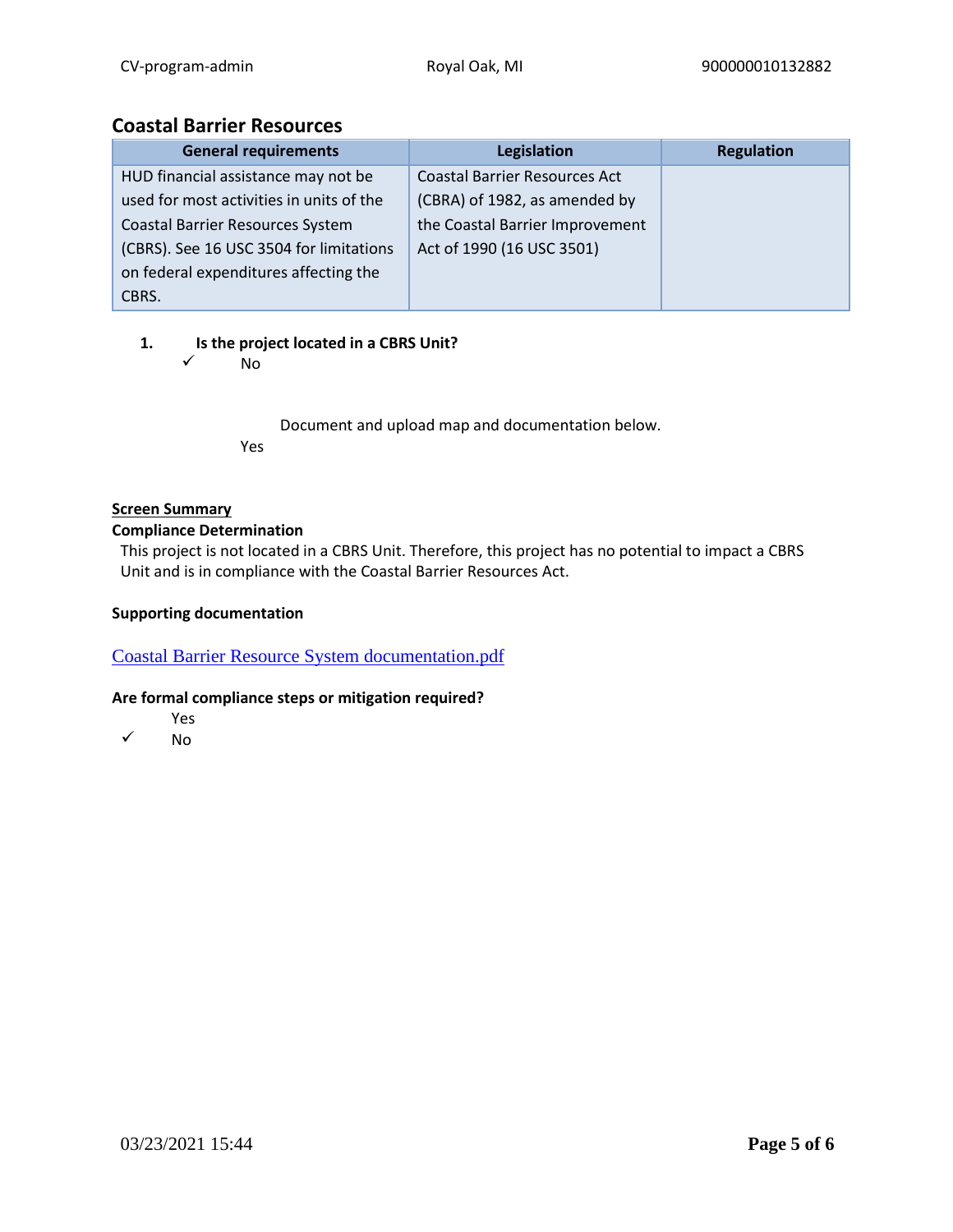## **Flood Insurance**

| <b>General requirements</b>                              | Legislation            | Regulation         |
|----------------------------------------------------------|------------------------|--------------------|
| Certain types of federal financial assistance may not be | <b>Flood Disaster</b>  | 24 CFR 50.4(b)(1)  |
| used in floodplains unless the community participates    | Protection Act of 1973 | and 24 CFR 58.6(a) |
| in National Flood Insurance Program and flood            | as amended (42 USC     | and (b); 24 CFR    |
| insurance is both obtained and maintained.               | 4001-4128)             | $55.1(b)$ .        |

## **1. Does this project involve financial assistance for construction, rehabilitation, or acquisition of a mobile home, building, or insurable personal property?**

✓ No. This project does not require flood insurance or is excepted from flood insurance.

Based on the response, the review is in compliance with this section.

Yes

## **Screen Summary**

## **Compliance Determination**

Based on the project description the project includes no activities that would require further evaluation under this section. The project does not require flood insurance or is excepted from flood insurance. While flood insurance may not be mandatory in this instance, HUD recommends that all insurable structures maintain flood insurance under the National Flood Insurance Program (NFIP). The project is in compliance with Flood Insurance requirements.

## **Supporting documentation**

[Flood Insurance Floodplain documentation.pdf](https://heros.hud.gov/heros/faces/downloadFile.xhtml?erUploadId=900000010657484)

- Yes
- ✓ No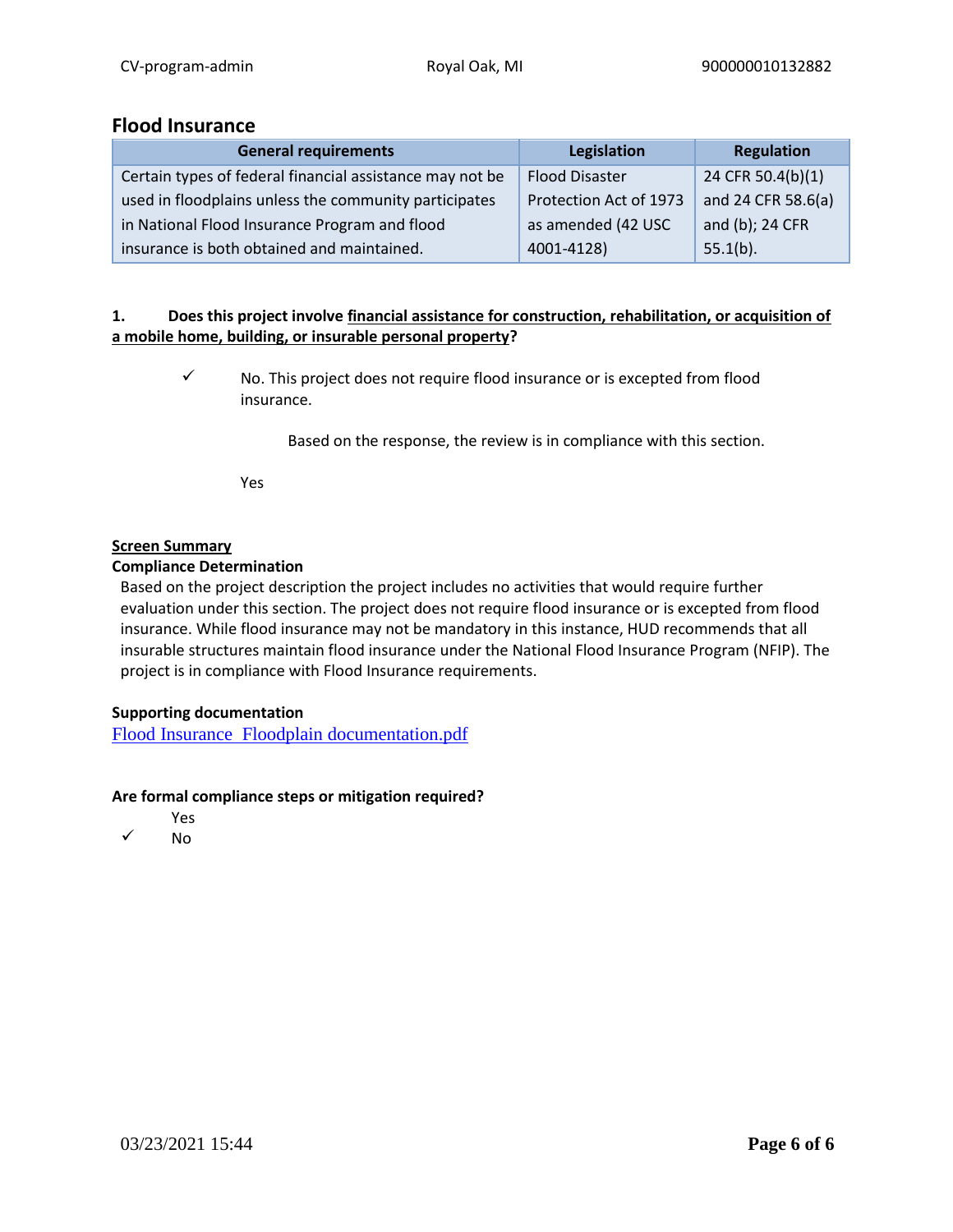

## **M E M O R A N D U M**

DATE: March 23, 2021

TO: CDBG file

FROM: Joseph M. Murphy, Director of Planning

**SUBJECT:** historic preservation review CDBG-CV

## **FEDERALLY FUNDED PROJECT DESCRIPTIONS & DESCRIPTION OF EXEMPTION FROM SECTION 106 REVIEW**

# **CITY OF ROYAL OAK**

## **CDBG PY2019 ANNUAL ACTION PLAN SUB. AMENDMENT**

## **INTRODUCTION**

Section 106 of the National Historic Preservation Act of 1966, as amended, requires federal agencies or their delegates to consider the effects of their undertakings on historic properties and to consult with the State Historic Preservation Officer (SHPO) regarding the undertaking.

The City of Royal Oak's Community Development Block Grant (CDBG) program is authorized under Title I of the Housing and Community Development Act of 1974, as amended. As such, the city has development the following internal memorandum for its review in determining the applicability of the SHPO's review for the CDBG-funded activities within the Program Year 2019 Annual Action Plan Substantial Amendment to implement activities via CARES Act funds (CDBG-CV).

The goal of this assessment is:

- to identify historic properties within the activity's area of potential effects; and
- to provide the SHPO the city's finding of the activity's effect upon historic properties.

#### The assessment may produce three different determinations.

#### **No historic properties affected**

- in which there are no historic properties present OR no historic properties affected

#### **No adverse effect**

- in which there are historic properties present but the proposed Federally funded activities will not have an adverse (by avoidance or minimization efforts) effect on their condition

#### **Adverse effect**

- in which the historic properties will be adversely impacted & further consultation with the SHPO is required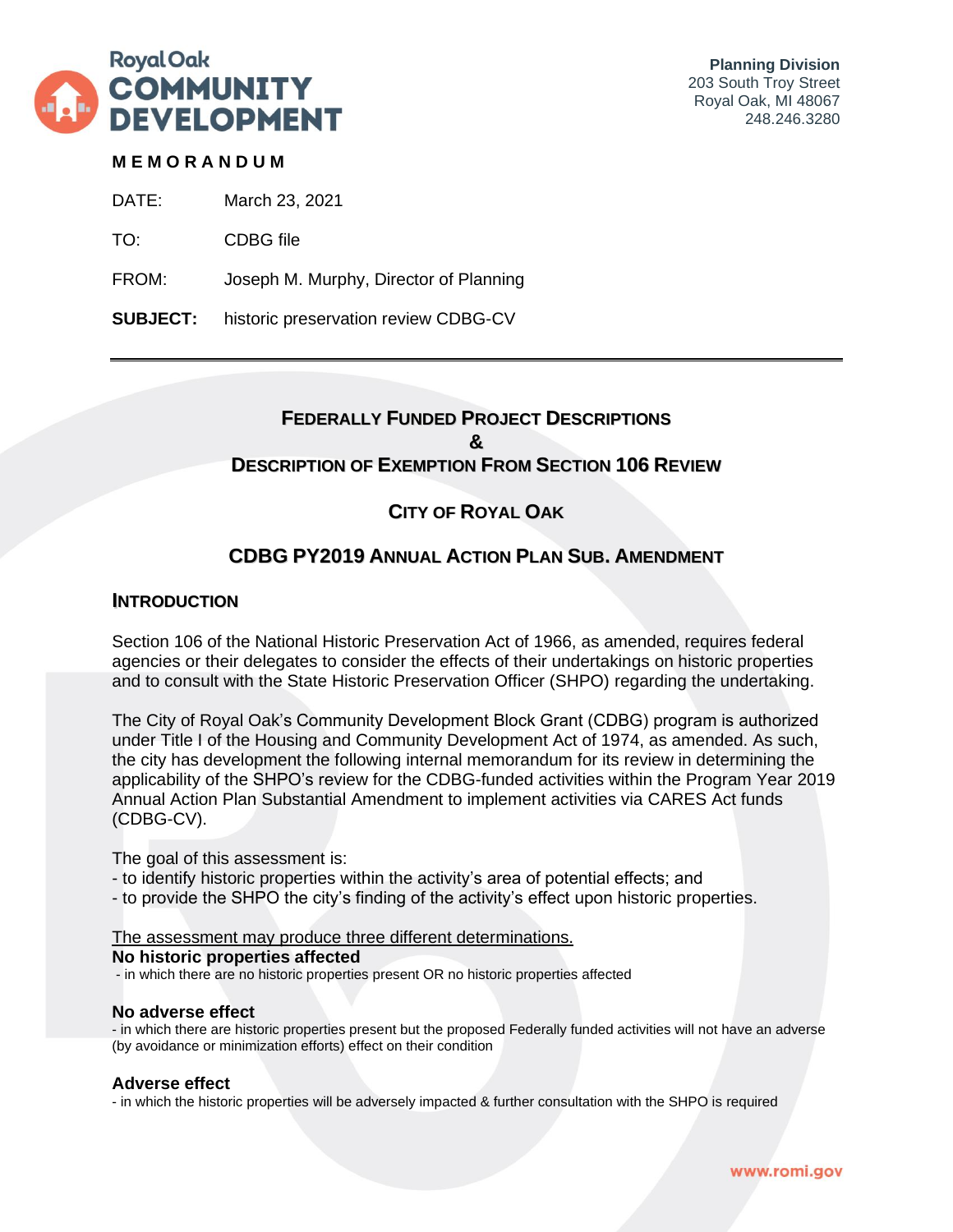## **APPROVED CDBG-CV ACTIVITIES**

At its March 22, 2021 meeting, the Royal Oak City Commission approved the following activities as part of its PY 2019 (July 1, 2019 – June 30, 2020) Annual Action Plan Substantial Amendment. The activities will be undertaken by the City of Royal Oak, Oakland County, Michigan, via its Community Development Block Grant Program under Title 1 of the Housing and Community Development Act of 1974, as amended:

## **EMERGENCY FOOD DISTRIBUTION**

*Type:* Public Service

*Description:*

To purchase and distribute free food to low- and moderate-income residents that can no longer afford food due to financial circumstances created by COVID-19.

*Budget:* \$200,000

*Location(s):* city-wide

*Responsible Entity Contact:* **Lighthouse** 

*Regulation Citation §58.35(b)(2)*

*Level of Review & Type of Activity*

Exempt and CENST Activities

Supportive service activities that prevent, prepare for, and respond to coronavirus. Assistance accessing government benefits and services; mental health service; legal services; housing services; employment assistance; nutritional services, and homeless prevention services.

Provide assistance to community food banks and mobile food pantry services to increase food inventory and provide pick-up/drive-up food services.

*Level of Environmental Review:*

- categorically excluded activity not subject to 58.5 pursuant to 24 CFR 58.34(a) & 58.35(b)

*Finding:*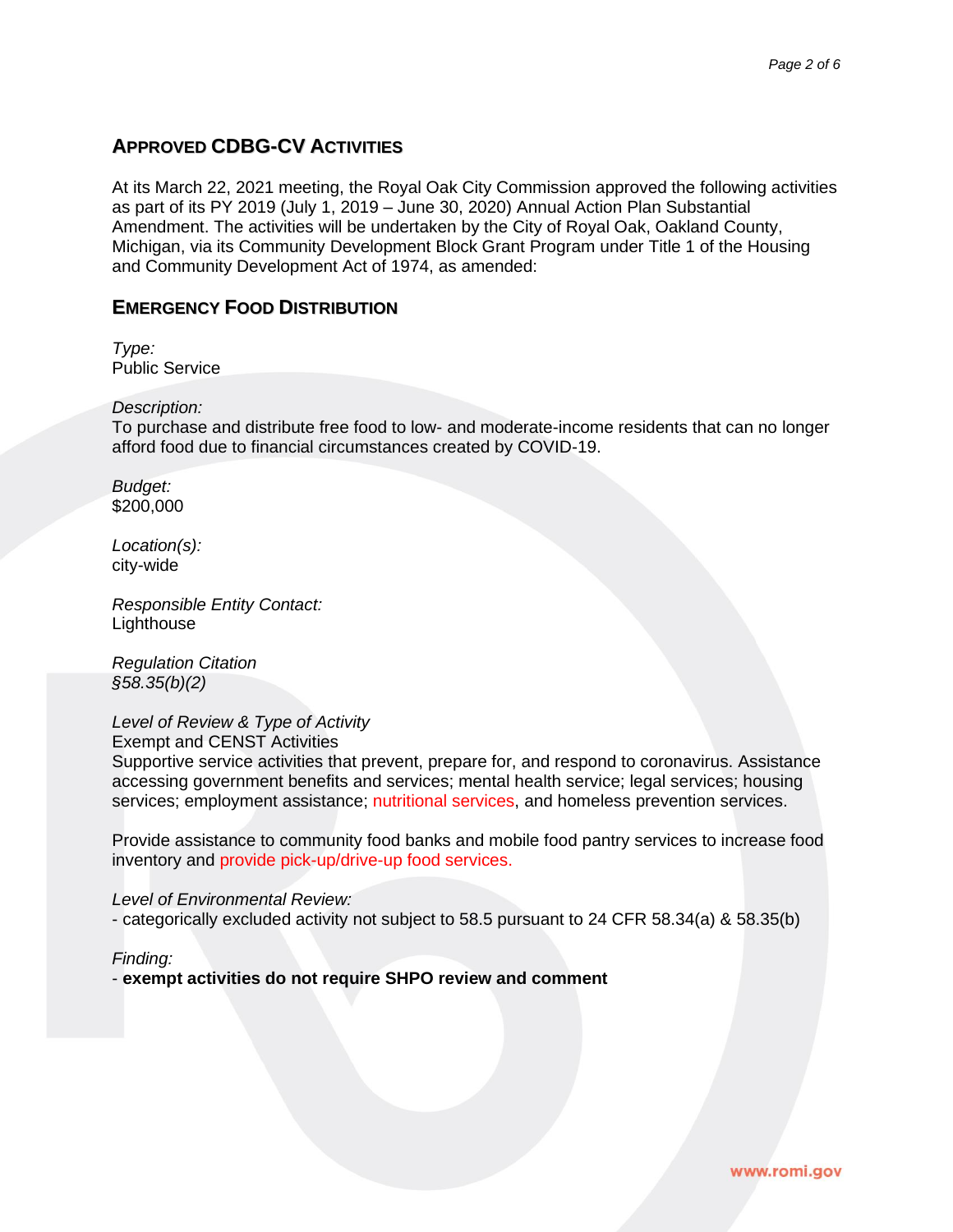## **HOTEL VOUCHERS IN-LIEU OF SHELTER CLOSURES**

*Type:* Public Service

#### *Description:*

To provide no more than six (6) months of hotel, food, and case management allowances, per HUD regulations, to recently displaced Royal Oak residents who are unable to utilize a central shelter facility due to social distancing measures created by COVID-19.

*Budget:* \$60,000

*Location(s):* city-wide

*Responsible Entity Contact:* Lighthouse *Regulation Citation §58.35(b)(2)*

## *Level of Review & Type of Activity*

Exempt and CENST Activities

Supportive service activities that prevent, prepare for, and respond to coronavirus. Assistance accessing government benefits and services; mental health service; legal services; housing services; employment assistance; nutritional services, and homeless prevention services.

#### *Level of Environmental Review:*

- categorically excluded activity not subject to 58.5 pursuant to 24 CFR 58.34(a) & 58.35(b)

*Finding:*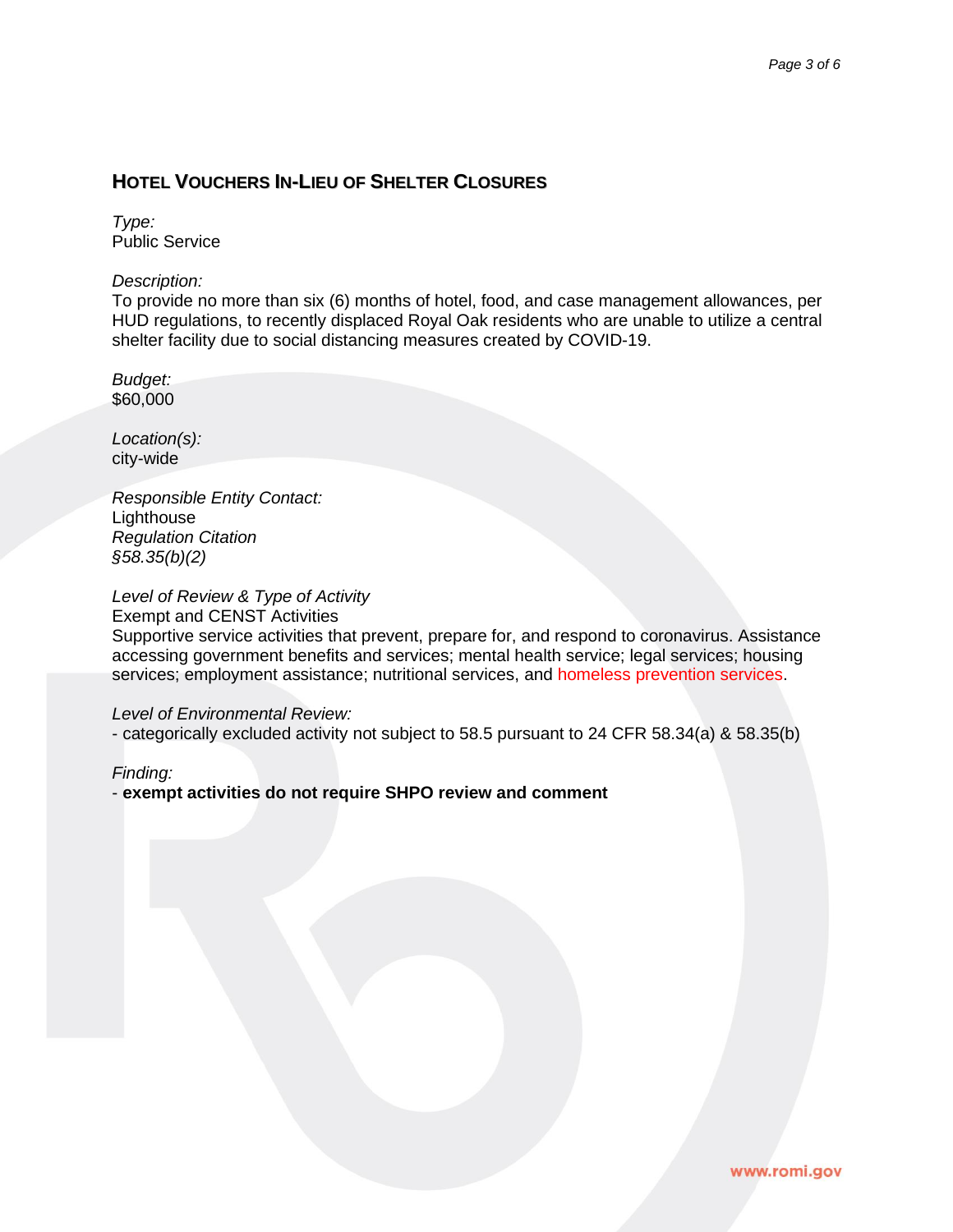## **RENT AND/OR UTILITY ASSISTANCE PROGRAM**

*Type:* Public Service

### *Description:*

To provide no more than six (6) months of financial assistance, per HUD regulations, to lowand moderate-income renter-occupied households who are at risk of eviction due to financial circumstances created by COVID-19. Additionally, to financially assist renter and owneroccupied households facing disconnection of electrical and natural gas service due to financial circumstances created by COVID-19.

*Budget:* \$340,000

*Location(s):* city-wide

*Responsible Entity Contact:* Lighthouse & Legal Aid & Defender Inc.

*Regulation Citation §58.35(b)(2)*

## *Level of Review & Type of Activity*

Exempt and CENST Activities

Supportive service activities that prevent, prepare for, and respond to coronavirus. Assistance accessing government benefits and services; mental health service; legal services; housing services; employment assistance; nutritional services, and homeless prevention services.

Short-term payments for rent/mortgage/utility costs: to unsheltered and sheltered homeless individuals to obtain/maintain housing, those at risk of becoming homeless, individuals unemployed due to business closures as a result of coronavirus, persons living with HIV/AIDS or household members not living with HIV/AIDS, and to others who must self-isolate or quarantine, and to provide lodging at hotels, motels, or other locations

#### *Level of Environmental Review:*

- categorically excluded activity not subject to 58.5 pursuant to 24 CFR 58.34(a) & 58.35(b)

#### *Finding:*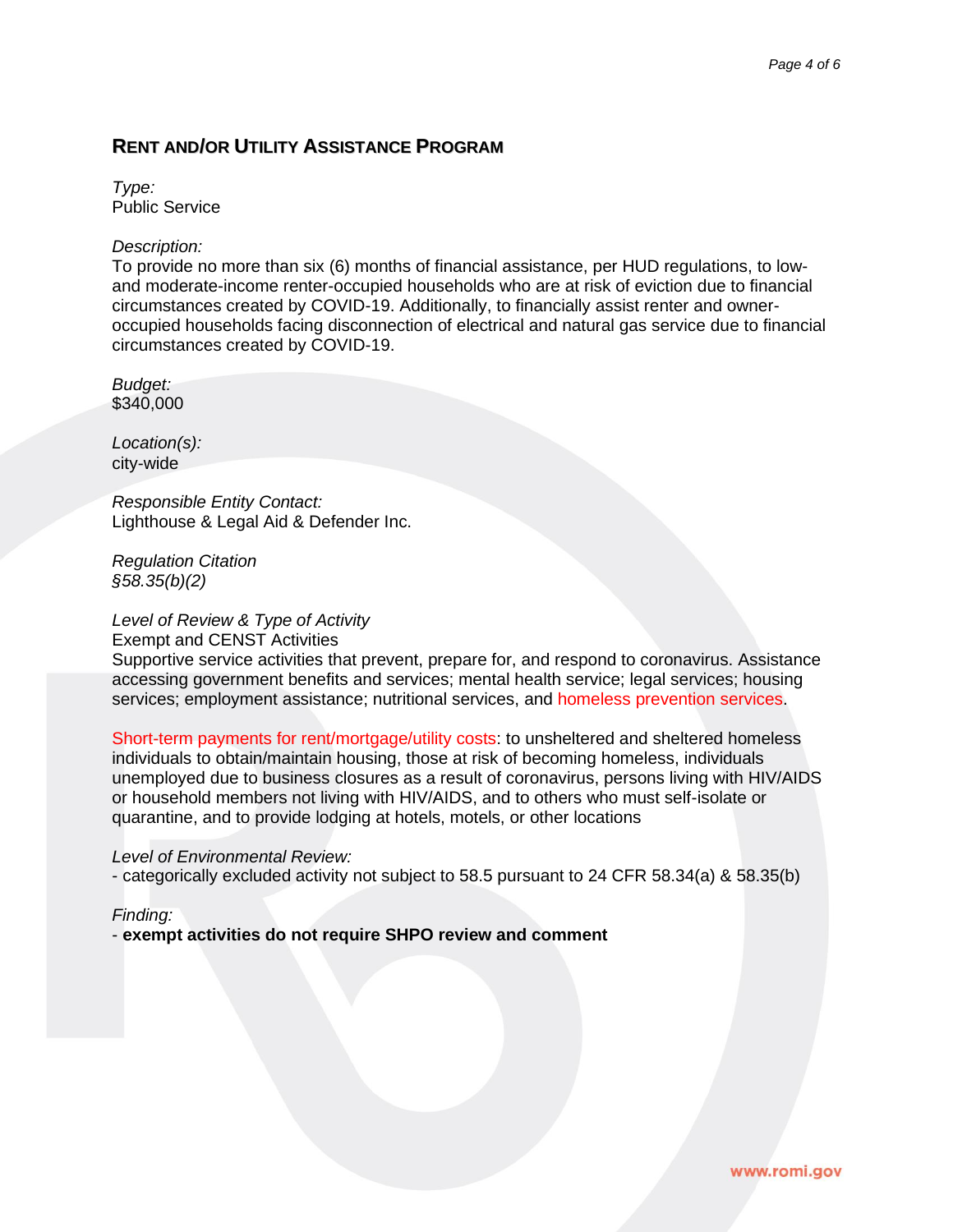## **COVID-19 TESTING PROGRAM**

*Type:* Public Service

*Description:*

To provide free COVID-19 diagnostic (antigen and PCR confirmation) testing to any individual living in a low- or moderate-income household. The program would benefit those living or working within the city limits that do not have health insurance or the insurance plan will not cover the testing expense.

*Budget:* \$265,000

*Location(s):* city-wide

*Responsible Entity Contact:* Beaumont Health

*Regulation Citation §58.35(b)(2)*

*Level of Review & Type of Activity* Exempt and CENST Activities Provide outpatient services, testing, diagnosis, or other services at a fixed or mobile location.

*Level of Environmental Review:*

- categorically excluded activity not subject to 58.5 pursuant to 24 CFR 58.34(a) & 58.35(b)

*Finding:*